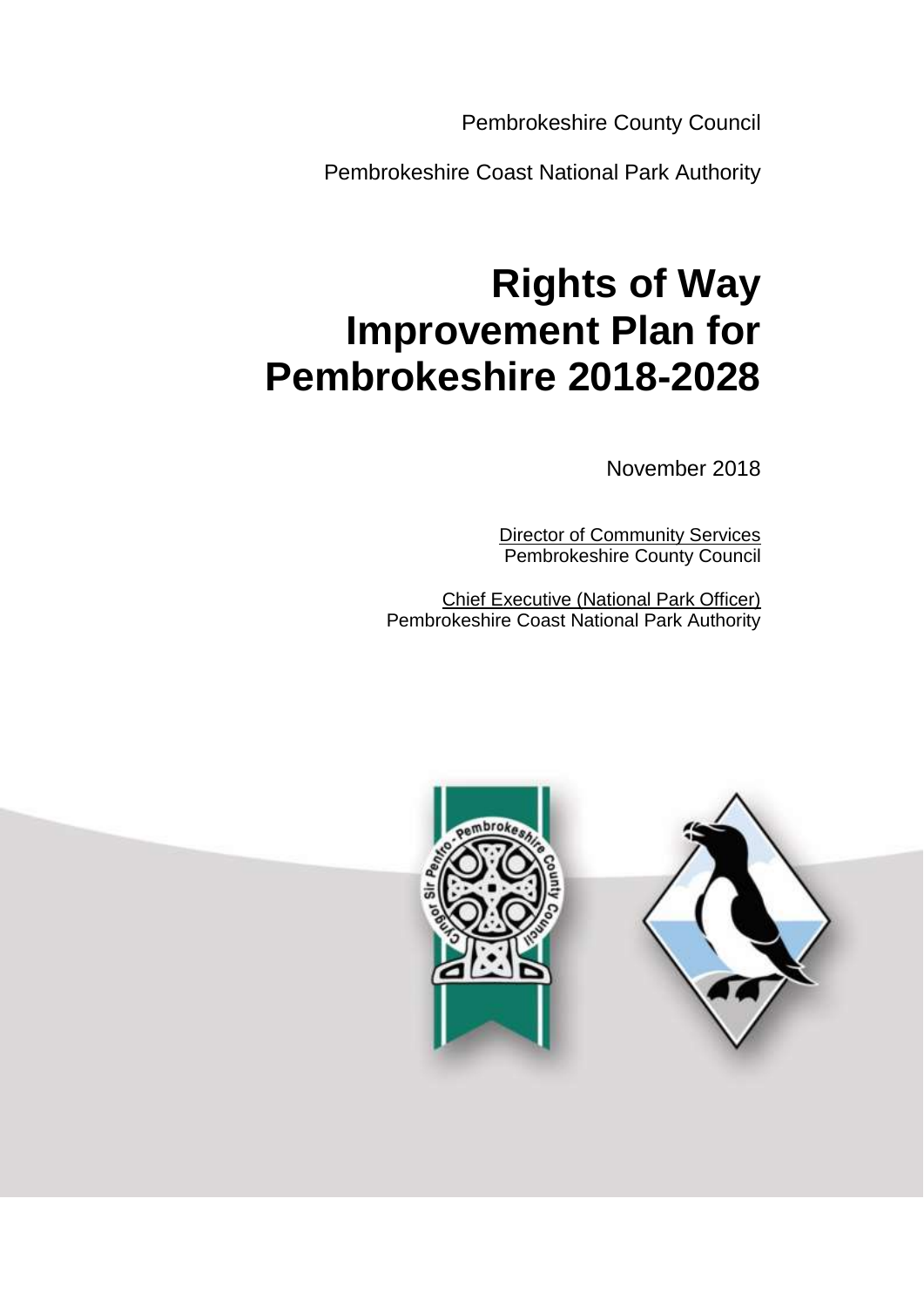### **Executive Summary**

### **Rights of Way Improvement Plan for Pembrokeshire 2018-2028**

Public Rights of Way play an important role in Pembrokeshire, enabling access and connectivity within and between both rural and urban areas. (PRoW) are highways maintainable at public expense. Under the Highways Act 1980 Pembrokeshire County Council (PCC) as Highway Authority has a statutory duty to maintain public rights of way which account for a large network of over 2,600 km distributed across the county. Within the National Park the management of most of the PRoW network is delegated to the Pembrokeshire Coast National Park Authority (PCNPA). Under the delegation agreement PCNPA acts as Agent for PCC and assumes maintenance responsibility for the rural element of the PRoW network in the National Park of approximately 770km.

The most common classification of public rights of way are public footpaths and bridleways. Public rights of way vary greatly in their character and use and range from promoted routes such as the Pembrokeshire Coast Path National Trail and the Landsker Trail to "parish paths" that provide numerous walking opportunities within local communities to urban paths providing non-recreational access within the towns . The minimum standard of maintenance of each type of PRoW will depend on the public right of access dictated by its classification. Therefore footpaths should be maintained to a standard appropriate for pedestrian use, bridleways for equestrian traffic and byways for occasional vehicular use.

Pembrokeshire County Council and the Pembrokeshire Coast National Park Authority have jointly prepared a second Rights of Way Improvement Plan (RoWIP2). Local authorities have a statutory obligation to prepare a Rights of Way Improvement Plan (RoWIP), which is the prime means by which local authorities identify, prioritise and plan for improvements to their local rights of way network. The RoWIP therefore aims to improve the network of public paths to meet the current and future needs of walkers, cyclists, horse riders and disabled people.

The RoWIP has been prepared in accordance with Welsh Government's (WG) Guidance for Local Authorities on Rights of Way Improvement Plans issued in July 2016, which has included stakeholder consultation and a review of relevant research. The Plan is composed of two main elements; the Assessment and a Statement of Action for the management and strategic improvement of public rights of way.

The review of the implementation of the initial RoWIP (2008-18) demonstrated that the Plan has successfully guided a wide range of public rights of way improvements, which have contributed to the health and well-being of resident communities and the wider population as well as helping to support the local economy. It is evident that the proportion of the maintained public rights of way network has increased greatly over the ten years of the Plan.

The main priorities of the successor RoWIP will be to ensure that the current network of public rights of way continues to be well maintained with strategic improvements being implemented where funding is available. As a reasonable provision of public paths now exists in the county, there is scope for more work to raise the awareness of the countryside access opportunities afforded by public rights of way. Therefore in order to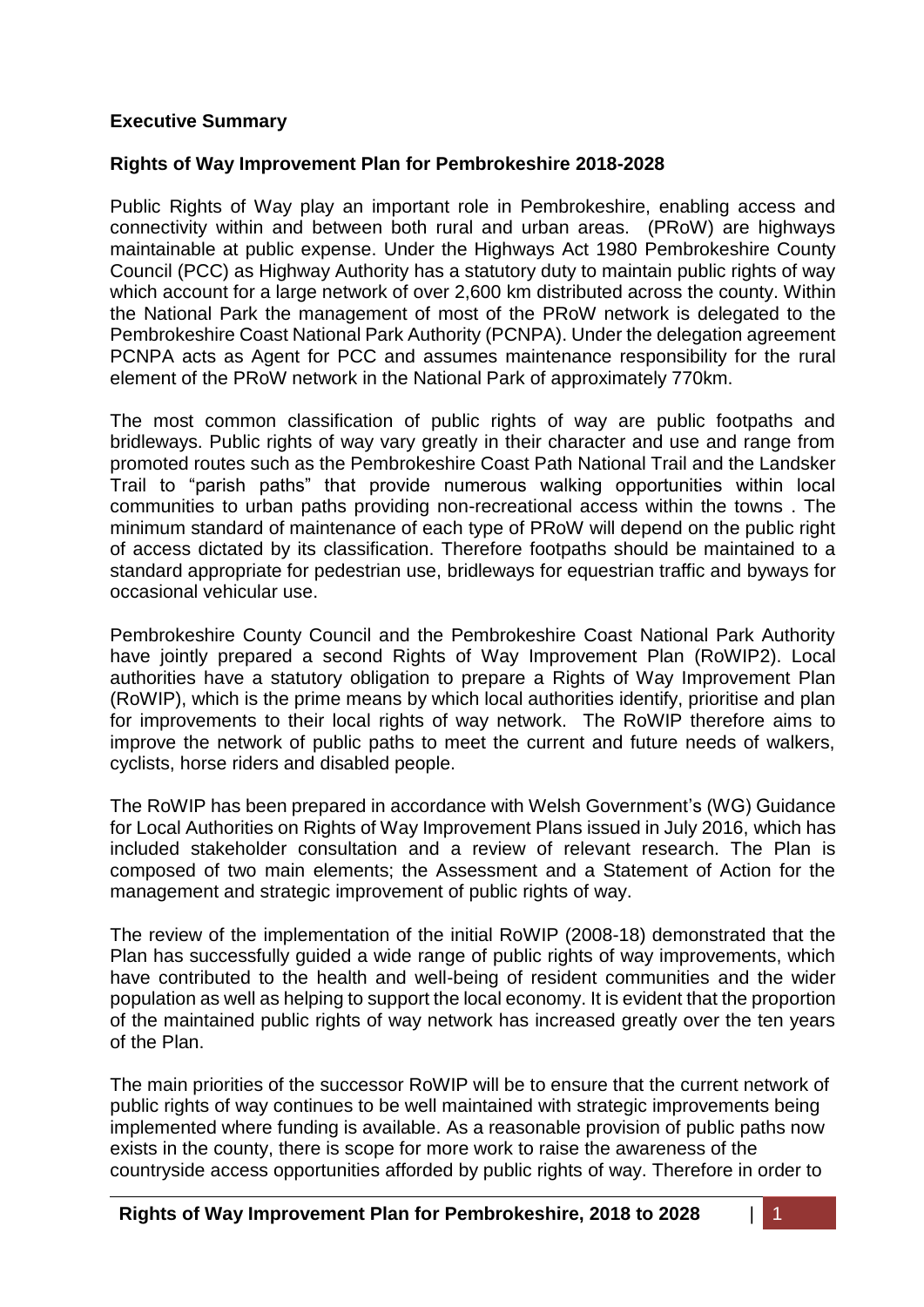increase participation levels, the promotion of public rights of way has also been prioritised.

Implementation of the Plan will be largely dependent on the availability of resources, both in terms of staff and budgets and greater partnership working together with the availability of external funding sources will be crucial to the achievement of the Plan's objectives.

#### Summary

The Rights of Way Improvement Plan for Pembrokeshire 2007 to 2017 has been reviewed and the decision has been taken to amend the plan as required by section 60 of the Countryside and Rights of Way Act 2000 (CRoW Act). The first Rights of Way Improvement Plan (RoWIP) was published in July 2008 and its 10 year term ends in July 2018 and for purposes of clarity will be referred to as RoWIP. The updated plan will be referred to as RoWIP2. The new title for the document will be 'Rights of Way Improvement Plan for Pembrokeshire, 2018 to 2028'.

Pembrokeshire County Council and the Pembrokeshire Coast National Park Authority have agreed to prepare jointly the second Rights of Way Improvement Plan for Pembrokeshire (RoWIP) to take effect from 2018. This plan identifies, prioritises and plans for improvements to the rights of way network in Pembrokeshire. It also addresses the need to improve access opportunities for groups with disabilities.

Part 1 of the plan is an assessment of local rights of way. It sets out the main characteristics of the network in Pembrokeshire; explains the purpose of the RoWIP2; outlines the background work which has been undertaken; summarises the initial consultation and examines a number of key topics, including:

- The extent to which the network currently meets existing user needs and is likely to meet future user needs;
- The ability of the network to serve the requirements of those with disabilities; and
- The role of rights of way in providing opportunities for public access and countryside recreation

Part 2 of the plan is a statement of action and delivery plan. This section discusses the challenges in managing, maintaining and improving the network, and outlines the objectives that have been created from the assessments made in Part 1.

In a change to the previous RoWIP, the monitoring of the plan will be part of the new delivery plan. This will take the form of an annual report on the previous delivery plan achievements, a review of PRoW policy and a SMART work plan for the year ahead.

#### Website information

This plan can be viewed and downloaded from the websites of each authority:

[www.pembrokeshire.gov.uk](https://www.pembrokeshire.gov.uk/) [www.pcnpa.org.uk](http://www.pembrokeshirecoast.org.uk/default.asp?PID=382)

The Definitive Map can also be viewed [here.](https://www.pembrokeshire.gov.uk/definitive-map)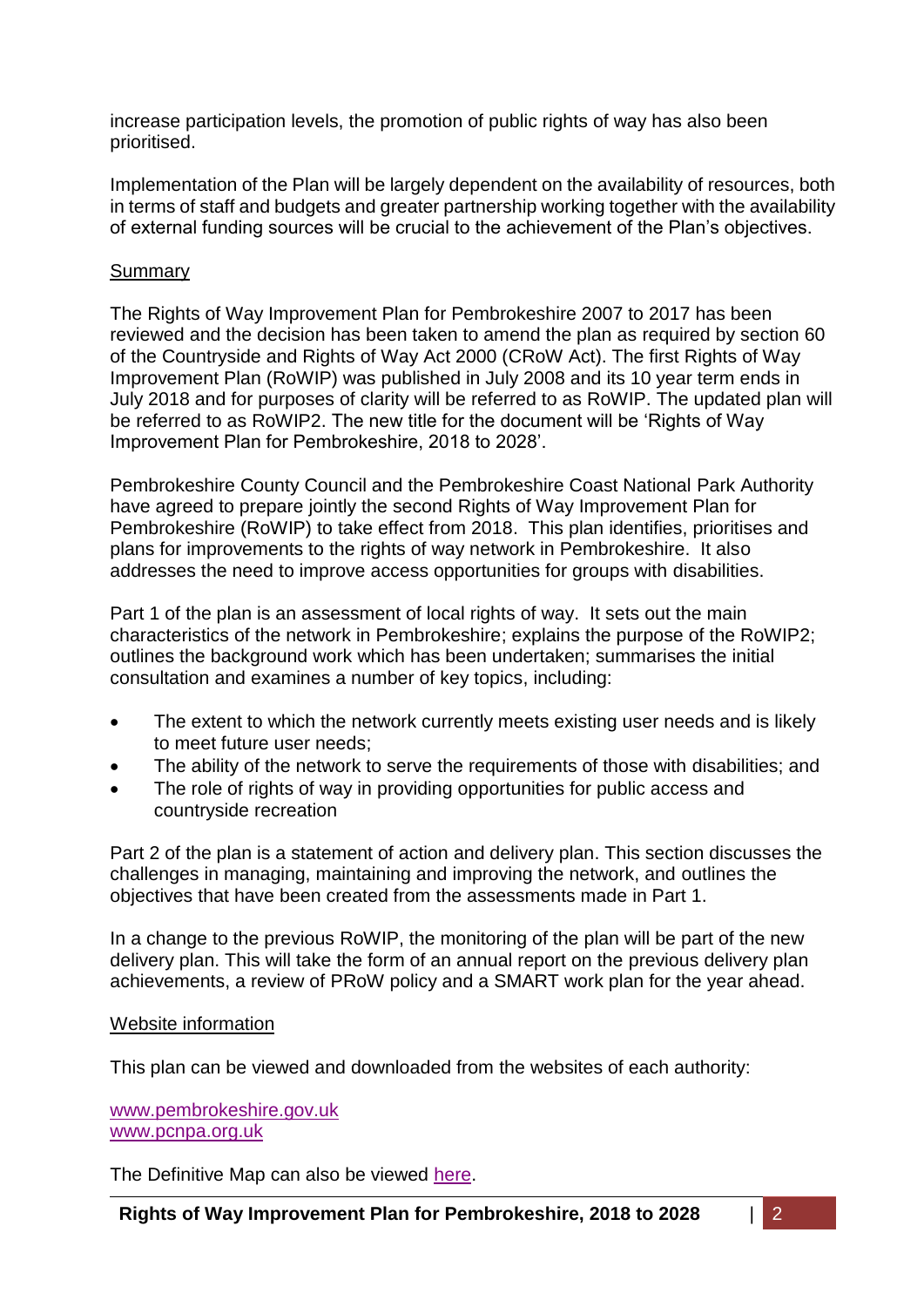# **Contents**

|        | <b>Executive Summary</b><br>Summary<br>Web-site information<br>Contents                                                                 | 1<br>$\frac{2}{2}$<br>$3 - 4$ |
|--------|-----------------------------------------------------------------------------------------------------------------------------------------|-------------------------------|
| Part 1 | Assessment of Public Rights of Way in<br>Pembrokeshire                                                                                  |                               |
| 1.1    | Introduction                                                                                                                            | 5                             |
| 1.2    | Characteristics of the rights of way network in<br>Pembrokeshire                                                                        | 6                             |
| 1.3    | What is the purpose of this plan?                                                                                                       | 8                             |
| 1.4    | What has been done so far?                                                                                                              | 8                             |
| 1.5    | Who have we consulted?                                                                                                                  | 9                             |
| 1.6    | Who currently uses the network and are the<br>users likely to change in the future?                                                     | 10                            |
| 1.7    | Who are the network stakeholders?                                                                                                       | 10                            |
| 1.8    | To what extent is the network meeting the needs<br>of existing users of the network? Is it likely to<br>meet the future needs of users? | 11                            |
| 1.9    | What assessments have been undertaken?                                                                                                  | 11                            |
| 1.9.1  | - Legislation                                                                                                                           | 12                            |
| 1.9.2  | - Plans/Strategies                                                                                                                      | 13                            |
| 1.9.3  | - Physical condition of network (PCNP Full<br>survey)                                                                                   | 14                            |
| 1.9.4  | - Legal State of the Network                                                                                                            | 15                            |
| 1.9.5  | - Review of previous RoWIP                                                                                                              | 17                            |
| 1.9.6  | - Relevant Research (including PCNP user<br>survey)                                                                                     | 18                            |
| 1.9.7  | - LAF Consultation                                                                                                                      | 22                            |
| 1.9.8  | - Meeting with PCC Access Officer and<br>Secretary to the Pembrokeshire Access Group                                                    | 23                            |
| 1.9.9  | - Initial Consultation feedback and comments                                                                                            | 24                            |
| 1.9.10 | - Public Consultation on the Draft RoWIP                                                                                                | 25                            |
| 1.9.11 | - Integrated Impact Assessment                                                                                                          | 25                            |
| 1.9.12 | - Strategic Environmental Impact Assessment                                                                                             | 25                            |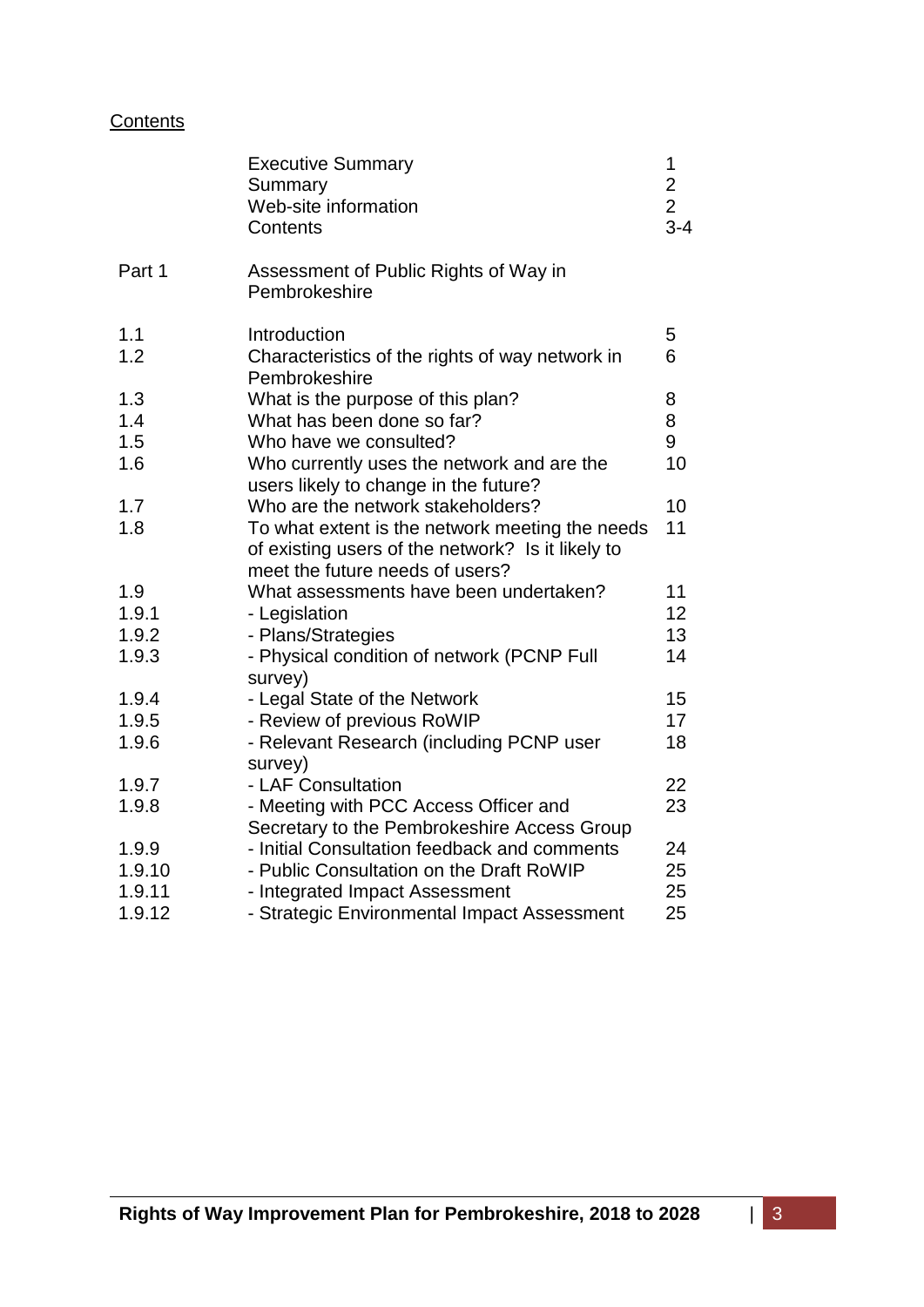| Part 2 | <b>Statement of Action</b>                                                                                                                                                           |    |
|--------|--------------------------------------------------------------------------------------------------------------------------------------------------------------------------------------|----|
| 2.1    | What are the key challenges for the Authorities<br>in managing and improving the network?                                                                                            | 26 |
| 2.2    | Objectives for the RoWIP2 action plan                                                                                                                                                | 28 |
| 2.3    | List of actions for each objective:                                                                                                                                                  | 29 |
| 2.3.1  | Objective A - to maintain an accessible network<br>of public paths                                                                                                                   | 29 |
| 2.3.2  | Objective B - to provide a more continuous<br>network that meets the requirements of all users                                                                                       | 30 |
| 2.3.3  | Objective C - work with the highways and<br>construction section of the County Council to<br>develop a safer network of paths with regard to<br>the road network                     | 31 |
| 2.3.4  | Objective D - legal procedures for recording,<br>protecting and changing PRoW                                                                                                        | 31 |
| 2.3.5  | Objective E - to achieve greater community,<br>user group and volunteer involvement in the<br>improvement and management of public paths.                                            | 31 |
| 2.3.6  | Objective $F -$ to increase the awareness and<br>use of countryside access opportunities afforded<br>by public paths and access land through<br>promotion and information provision. | 32 |
| 2.4    | RoWIP Delivery Plan                                                                                                                                                                  | 33 |
|        | Glossary                                                                                                                                                                             | 35 |
|        | Appendix                                                                                                                                                                             |    |
| A      | List of RoWIP2 Assessments and Background<br><b>Documents</b>                                                                                                                        | 36 |
| B      | <b>RoWIP1 Objectives</b>                                                                                                                                                             | 37 |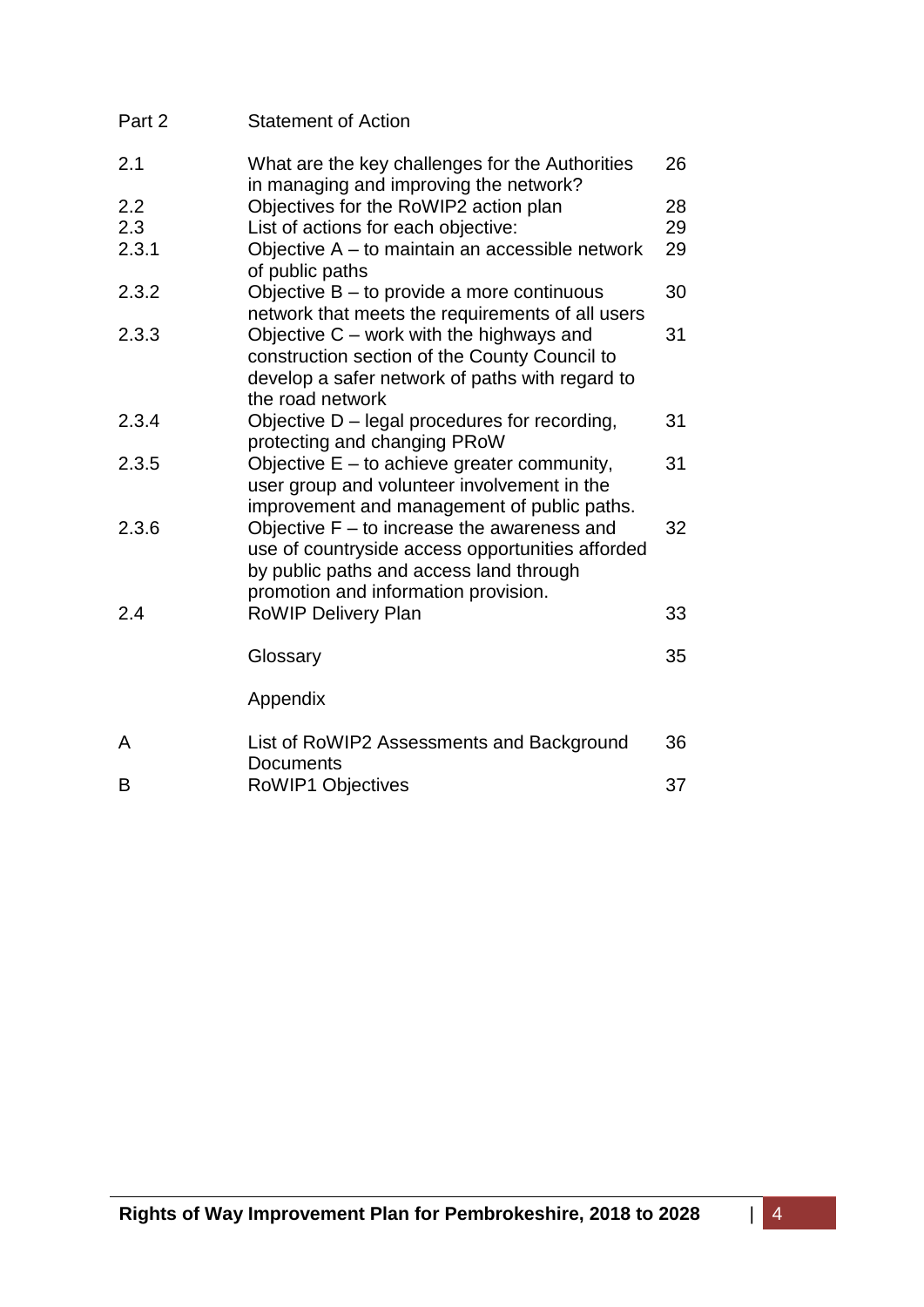# Part 1 Assessment of Local Rights of Way

## 1.1 Introduction

- 1.1.1 The public rights of way (PRoW) network in Pembrokeshire provides opportunities for the public to enjoy the countryside on foot, on cycle, on horseback and by wheelchair. A small proportion of the routes are also available to users of motor vehicles and to carriage drivers.
- 1.1.2 The network of routes also makes an important contribution to the tourism industry and the quality of life of residents, bringing significant economic and social benefits. Furthermore, it provides an incentive for people to take exercise, which can improve their health and well-being.
- 1.1.3 Pembrokeshire County Council (PCC) in its role as Local Highway Authority has responsibility for rights of way in the County. In the National Park area, some of these responsibilities, in particular for maintenance, are delegated to the Pembrokeshire Coast National Park Authority (PCNPA). The PCNPA also has concurrent powers on some matters (such as diversions and creations) and is the managing authority for the Pembrokeshire Coast Path National Trail on behalf of Natural Resources Wales (NRW).
- 1.1.4 PCC and the PCNPA each make important contributions to maintaining and improving rights of way in the County. It has therefore been agreed to jointly prepare the second Rights of Way Improvement Plan for Pembrokeshire (RoWIP2), in accordance with the provisions of section 61 of the Countryside and Rights of Way Act 2000 (the CRoW Act) and the Guidance for Local Authorities on Rights of Way Improvement Plans published by Welsh Government (WG) in July 2016.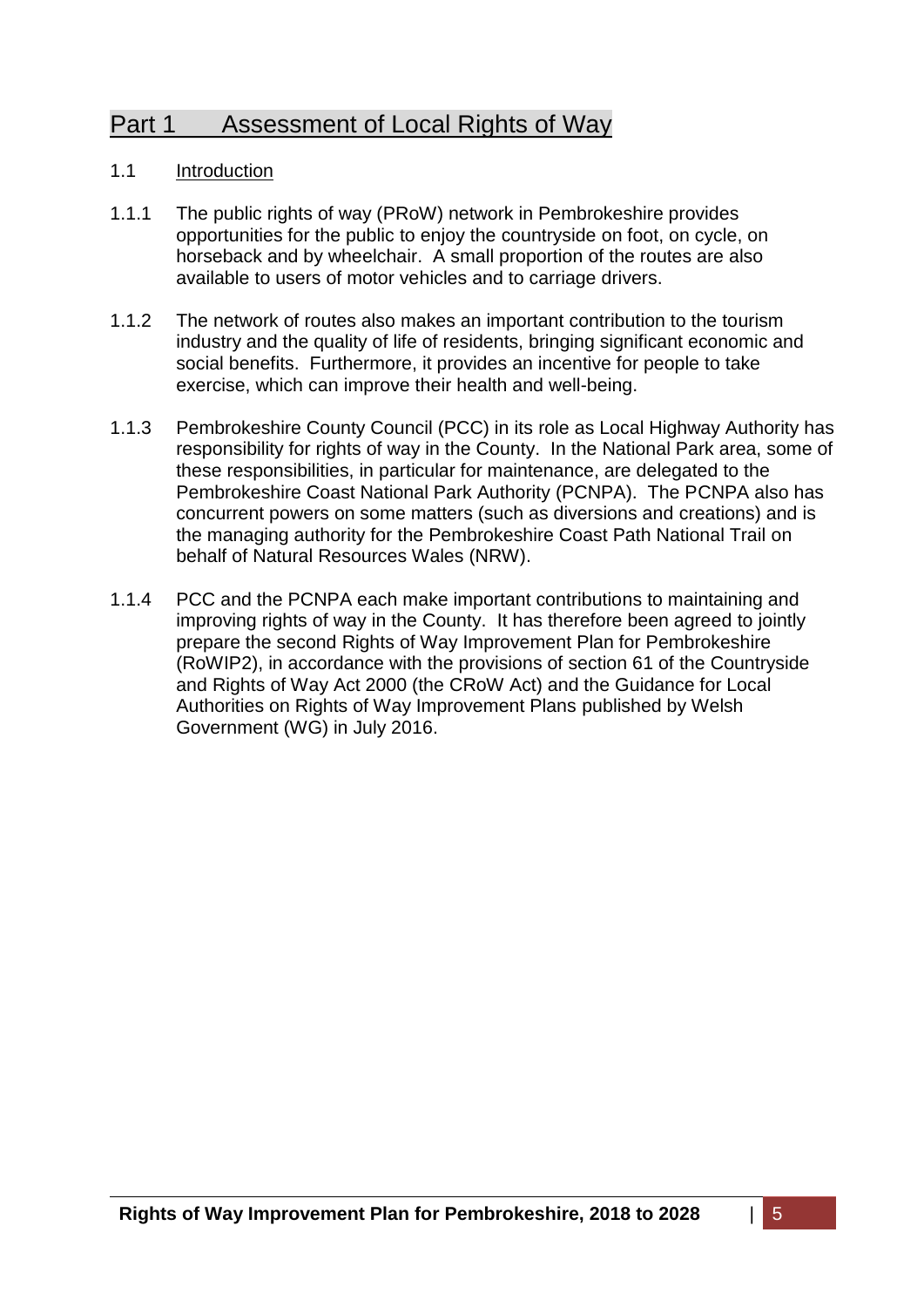# 1.2 Characteristics of the rights of way network in Pembrokeshire

| Types of route                                                                | Pembrokeshire<br>(all routes)        | PRoW in the<br><b>National Park</b> | PRoW in<br>Pembrokeshire<br><b>County Council</b> |
|-------------------------------------------------------------------------------|--------------------------------------|-------------------------------------|---------------------------------------------------|
| Footpaths                                                                     | 2080.5 km<br>79.6% of the<br>network | 831.5 km                            | 1249 km                                           |
| <b>Bridleways</b>                                                             | 506.7 km<br>19.4% of the<br>network  | 187 km                              | 319.7 km                                          |
| <b>Restricted Byways (formerly</b><br>known as Roads Used As<br>Public Paths) | 4.1 km<br>$0.2\%$ of the<br>network  | 2.6 km                              | $1.5 \text{ km}$                                  |
| <b>Byways Open To All Traffic</b><br>(BOATs)                                  | 21.4 km<br>$0.8\%$ of the<br>network | 9.8 km                              | 11.6 km                                           |

The network is currently 2612.7 km (1623.1 miles) long. The components of the network are:

1.2.1 A short description of the 'rights of passage' relating to each is set out in the glossary to this plan (Page 35).

# Pembrokeshire Coast Path National Trail

- 1.2.2 Public rights of way account for 260km (86% of the total length) of the Coast Path. The Coast Path is one of 15 designated National Trails in the UK. It is a major attraction, providing long distance walking opportunities along the coastline of Pembrokeshire. It links dozens of communities along the coast and provides access to over 80 coves and beaches. It is well integrated with the linking network of public rights of way to provide a wide range of circuit walks.
- 1.2.3 There is also a network of off-road shared use paths (SUPs) for cyclists, pedestrians and disabled people in the County that has developed exponentially during the course of the first RoWIP. These paths fall into a category of their own and are not covered by any of the categories listed in the glossary. Some sections of this network of shared use paths form part of the National Cycle Network. The increase in the length of SUPs has been significant over the last 10 years and has been further reinforced by new WG legislation; namely the Active Travel (Wales) Act 2013 and the Well-being of Future Generations (Wales) Act 2015. These paths improve the safety and connectivity of the PRoW network because users are able to exit paths onto the SUP rather than directly onto the highway or verge.
- 1.2.4 In addition to PRoW and shared use paths for cyclists and pedestrians, there are also many permissive paths in Pembrokeshire. These can take two forms. The first arises where a landowner agrees to allow the public to pass along a defined route, which is not a PRoW. The second is where a landowner allows higher rights to be exercised along a PRoW than those legally attributed to the route. Some permissive paths have been created recently through the Glastir scheme.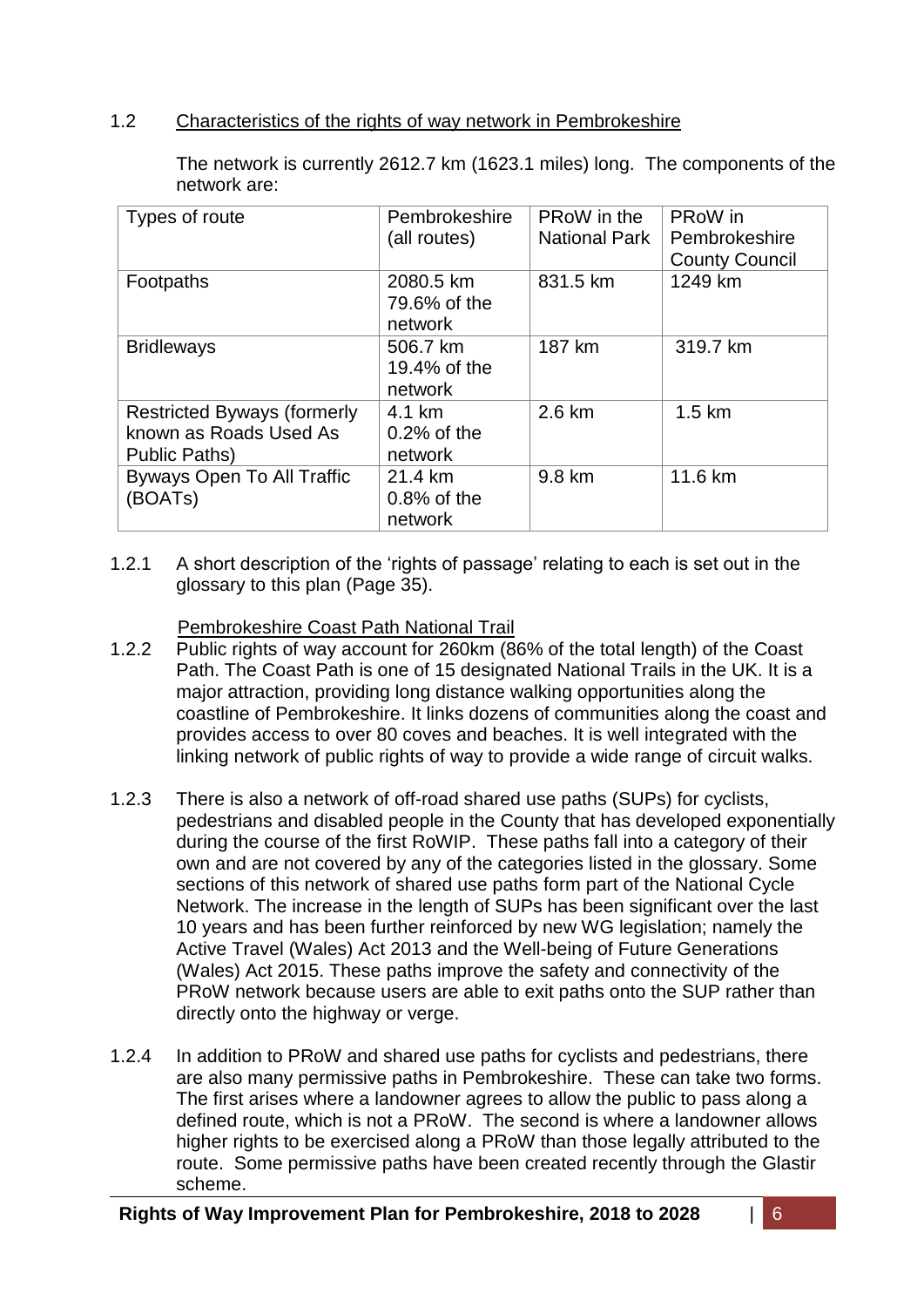- 1.2.5 There is a clear value to many permissive paths, as they provide additional links and circuits. In the National Park (NP) there are 117 km of permissive paths which represents 10% of the network of PRoW. However, in the absence of a legally binding agreement, permission can be withdrawn at any time. For this reason, the Authorities believe that in general it is desirable to integrate such routes within the PRoW network and in the long-term seek dedication of such permissive paths as PRoW.
- 1.2.6 Some public rights of way are not recorded. These may be historic routes that have never been registered – often referred to as 'lost ways'. Others are more recent, having been created by usage. Where identified, these can be added to the Definitive Map and Statement using Modification Order procedures.
- 1.2.7 The Countryside & Rights of Way Act 2000 (CRoW Act) introduced a new right of access on foot to certain areas of open country (primarily areas defined as mountain / moor / heath / down) and to Common Land registered under the appropriate Act. These areas are collectively termed 'Access Land'. The maps showing such land is maintained by NRW and the information is now also published by the Ordnance Survey.
- 1.2.8 In Pembrokeshire, Access Land covers about 4.3% of the county. Access Land in the part of the County outside the National Park covers 15% with the remaining 85% being in the National Park area. The rights of way network already provides access to many of these areas. When integrated with the PRoW network, access land provides valuable additional opportunities for countryside walking.
- 1.2.9 Other access opportunities in countryside areas are provided by organisations that open their land to the public, such as the National Trust, and on managed sites such as Scolton Country Park. The many beaches of the county are also used for outdoor recreation, for instance walking and horse-riding. Indeed, some sections of the Pembrokeshire Coast Path National Trail run across beaches.
- 1.2.10 Minor roads and unclassified roads (UCR) in rural areas provide useful, at times essential, links between different parts of the PRoW network. They are often (although not invariably) lightly trafficked and with a degree of caution can be used safely by walkers, cyclists and equestrians. The network of such roads in Pembrokeshire is extensive.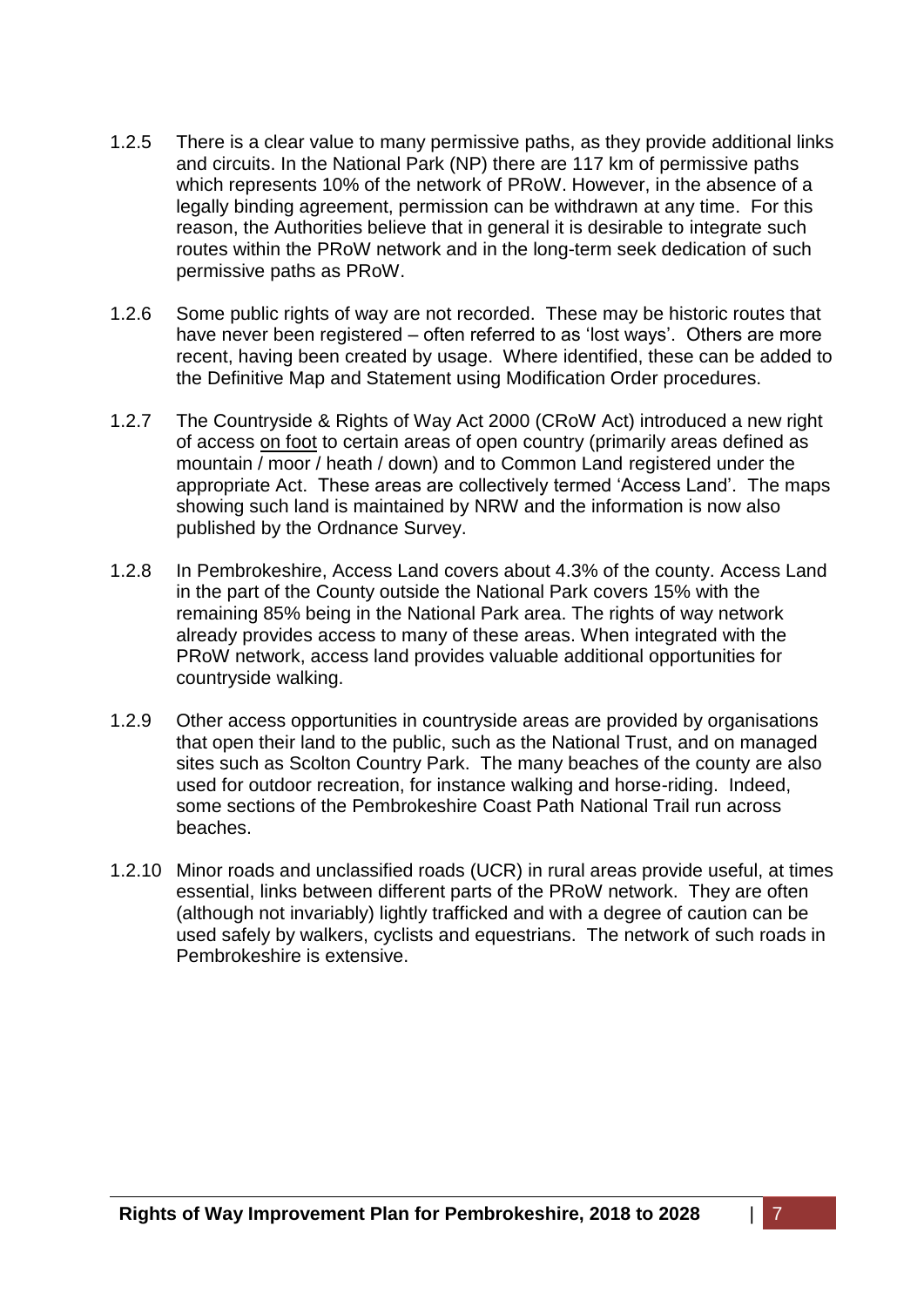# 1.3 What is the purpose of this plan?

- 1.3.1 The RoWIP2 identifies and plans for improvements to the local rights of way network, for the benefit of both current and possible future users of the network. It also addresses the need to improve access opportunities for disabled users. The legislation makes specific mention of those who are blind, those with impaired sight and those who have mobility difficulties. The Authorities recognise a need to extend this consideration to those with other disabilities and to those with young children, together with the families, friends and carers of these people. The requirements of the Equality Act 2010 have also been taken into consideration, as have more general aspirations to develop an inclusive network reflecting the principle of equality.
- 1.3.2 The RoWIP2 can help to deliver improvements to the rights of way network. This can, in turn provide a number of cross cutting benefits such as:
	- $\bullet$  Improvement of health, well-being and quality of life proactive management and promotion of PRoW and access land can have a positive impact on the health and well-being of local communities. Regular walking can help to combat heart disease and obesity in particular as well as benefiting mental health. Providing an accessible, enjoyable way to keep fit and active which is free at the point of use is therefore essential;
	- Economic benefits PRoW are a major economic driver of the tourism sector in rural Wales, and the Coast Path is a major attraction in itself. Leisure walking in the countryside on PRoW is by far the dominant visitor activity, whether it is incidental to a visit or the main purpose. PRoW provide vital infrastructure to gain access to and enjoy Pembrokeshire's coast, countryside, high quality landscapes and heritage;
	- Sustainable transport PRoW originated as part of the rural communications network. They continue to provide opportunities for walking, cycling and horse riding which provides alternatives to motorised travel and because they are generally carbon-neutral provide highly sustainable modes of transport;
	- Biodiversity By virtue of their location, there are often benefits to biodiversity. PRoW can contribute to ecological connectivity, as rights of way are green corridors within the landscape. They can create and protect habitat and provide linear routes for species.

# 1.4 What has been done so far?

The Authorities published and consulted on a 'RoWIP Timetable' and 'Terms of Reference' at the outset of plan preparation. These documents were accompanied by a cover letter explaining the process and asking stakeholders what improvements they would like to see prioritised in future. The feedback from the initial consultation documents together with a review of the previous RoWIP has informed what is proposed in the second plan. The Local Access Forum has been consulted at each stage of the process.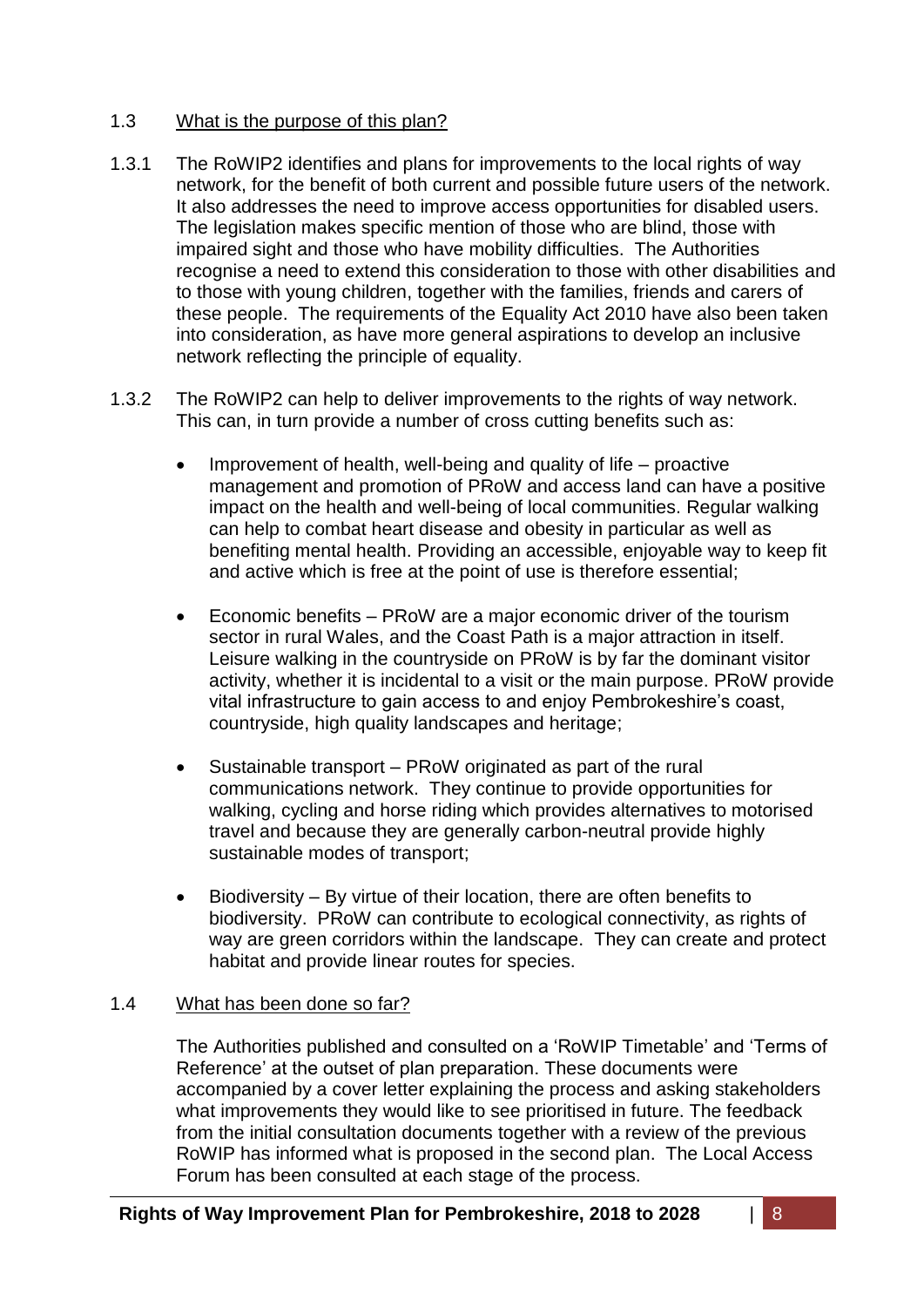#### 1.5 Who have we consulted?

- 1.5.1 In line with their statutory duty, the Authorities consulted the following before preparing their draft RoWIP:
	- Each highway authority whose area adjoins the RoWIP area;
	- Each Town and Community Council, whose area is within the RoWIP area;
	- The Pembrokeshire Coast National Park Authority (who are also partners with the County Council in preparing the plan);
	- The Pembrokeshire Local Access Forum (LAF);
	- Natural Resources Wales (NRW);
	- Such persons as the Welsh Assembly may by regulations prescribe in relation to the local highway authority's area; and
	- Such other persons as the local highway authority may consider appropriate.
- 1.5.2 Authorities amending RoWIPs are also advised to:
	- Consult organisations in the RoWIP2 area identified as consultees for Rights of Way Orders; and
	- Involve Local Access Forums in the preparation or review of RoWIPs, in particular the Assessments.
- 1.5.3 The consultation process on the RoWIP2 had two key stages. The first was the initial consultation and the second was the consultation on the draft plan. Consultation on each of these documents has been more extensive than the statutory minimum requirement.
- 1.5.4 A database is used as a basis for contacting and informing those with an interest in the RoWIP2 and continues to evolve. It currently contains 167 entries.
- 1.5.5 The Pembrokeshire LAF is a statutory body advising on the improvement of access to the countryside for recreation and enjoyment. It has established a RoWIP Committee, which meets periodically to debate issues relating to the emerging plan and provides advice to the Authorities as well as being debated at quarterly full meetings.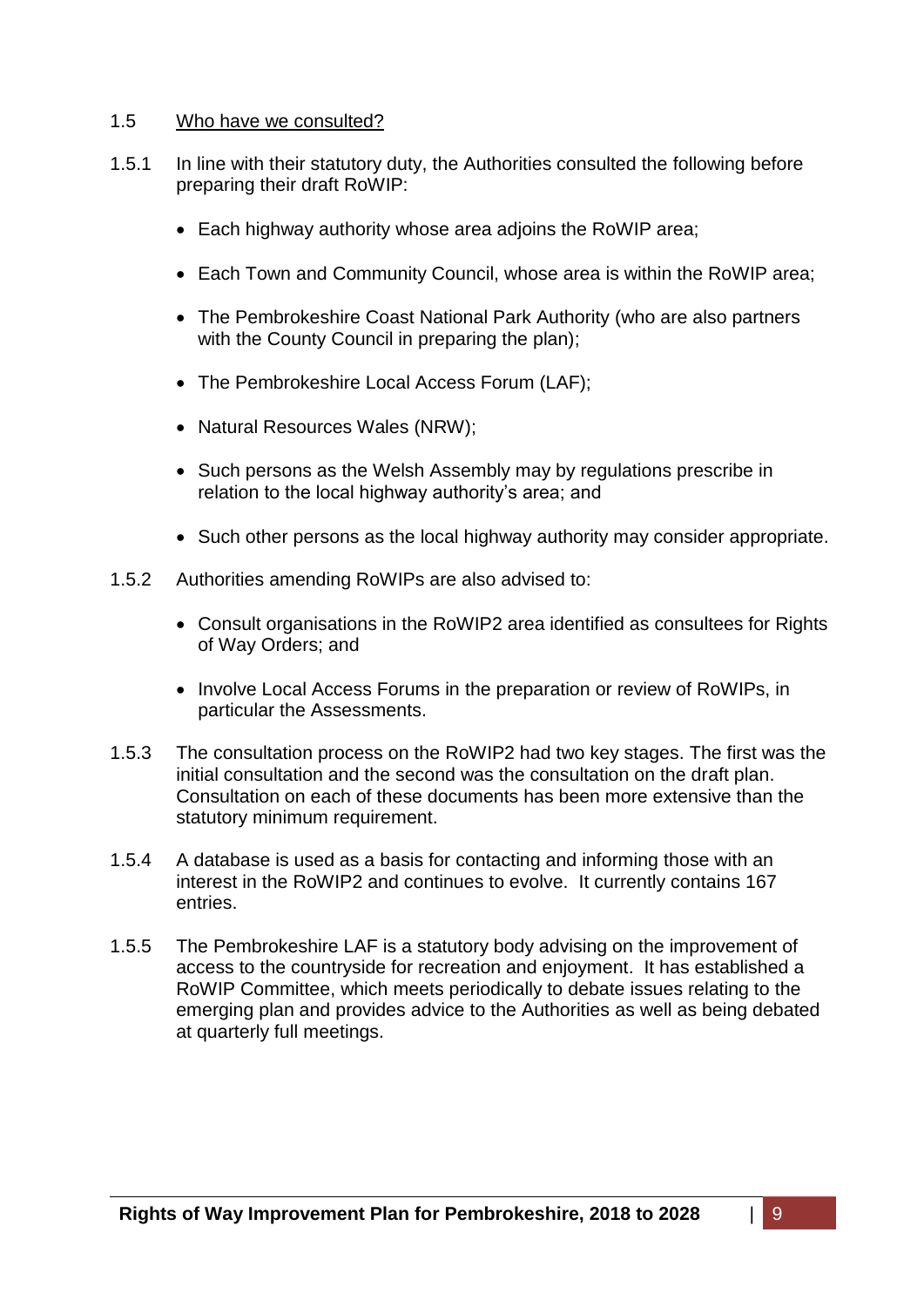#### 1.6 Who currently uses the network and are the users likely to change in the future?

- 1.6.1 The right of passage varies according to the type of right of way. So whilst footpaths are only available to walkers, the other types of route (those with 'higher rights') are available to additional user groups, such as horse riders and cyclists.
- 1.6.2 Walking is the dominant recreational activity on the network at present, partly because there are a lot more opportunities for this activity in terms of length of available route and partly because more people choose it in comparison to other types of activity. However, there are significant numbers of horse-riders and cyclists making use of routes with 'higher rights' (or dedicated routes available to cyclists in the latter case), with potential for significantly increased use in future years.
- 1.6.3 Other types of user are less commonly encountered on the network. This is in part because there are fewer of them in the area and in part because there are fewer routes available to cater for their needs. Examples include wheelchair users, carriage drivers and off road motor vehicle users.
- 1.7 Who are the network stakeholders?
- 1.7.1 Firstly, there are the network users including residents and visitors to the County, some of whom have set up groups to promote their particular interests in relation to the network. Examples include the two Rambler groups in the County, the Pembrokeshire Bridleways and Byways Association and the increase in the number of walking groups in the County.
- 1.7.2 As well as the network users, there are many other people and organisations with an interest in the rights of way network. These include landowners, farmers and agricultural tenants, as well as organisations with land crossed by rights of way, for instance the National Trust, the local wildlife trusts, NRW, the National Park Authority and the County Council.
- 1.7.3 The involvement of individuals, user groups, organisations and partnerships in the planning and management of an improved network is vital. The Authorities will continue to develop partnership working with stakeholders.
- 1.7.4 Two areas meriting special attention are given as examples where a close relationship with stakeholders is particularly important:
	- Where a right of way crosses land used for agricultural purposes. In this instance, particular care is needed to minimise any conflict with agricultural operations.
	- Where a route crosses land that has a particular value for wildlife species and habitats. There are many areas in Pembrokeshire that are important in this respect and where partnership working with conservation organisations is essential.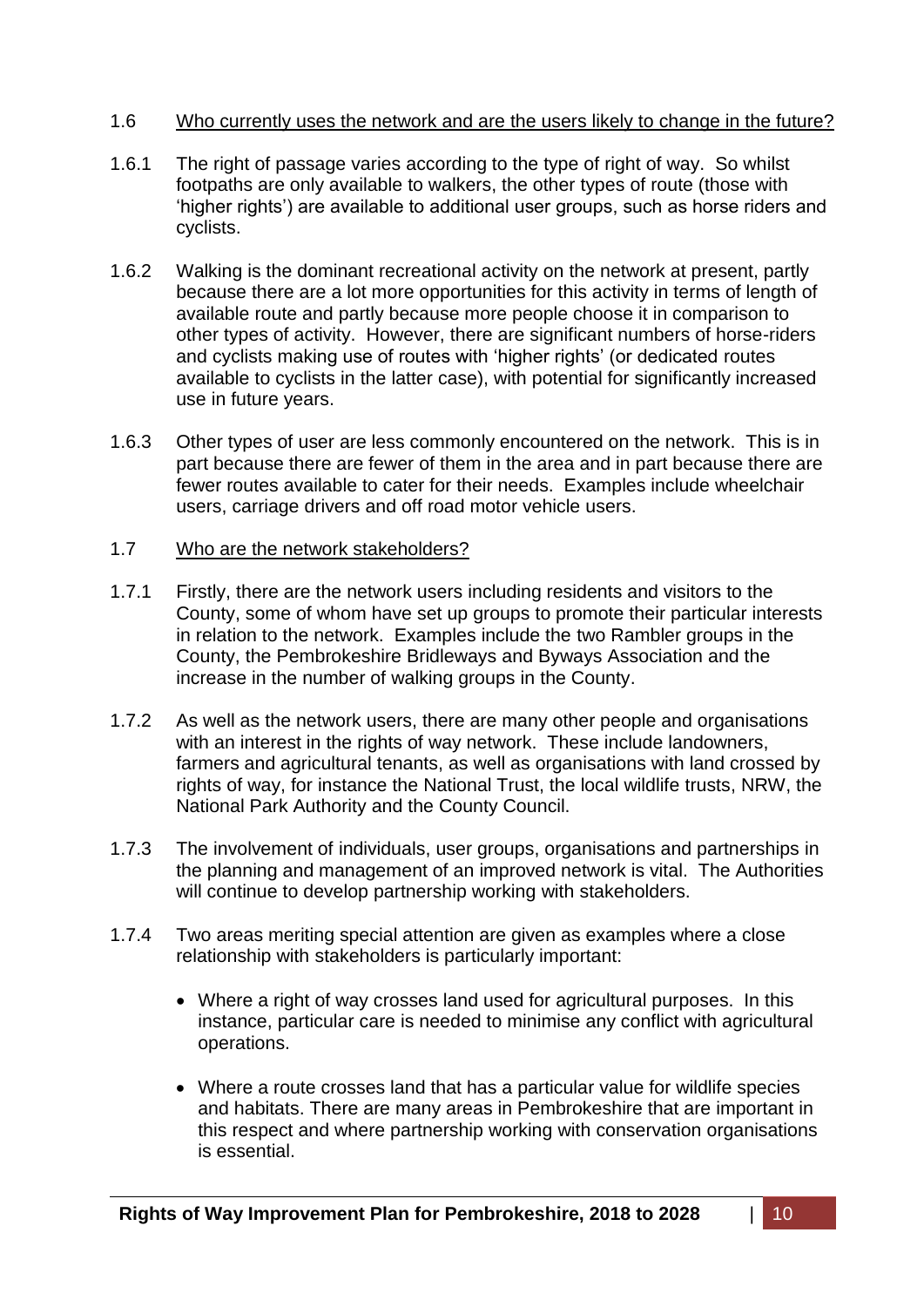#### 1.8 To what extent is the network meeting the needs of existing users of the network? Is it likely to meet the future needs of users?

- 1.8.1 The RoWIP2 Assessments provide some useful information on the extent to which the current network meets the needs of existing users. The general conclusion seems to be that there is an improving network in Pembrokeshire, which is in most instances meeting the needs of users. However, there are several areas where there is clearly scope for further improvement and the provision for individual user groups is better in some cases than in others. For instance, there seem to be fewer opportunities for horse riders in comparison to walkers. Another key finding is that some residents do not make use of the network at all, often because they do not participate in any of the activities that the network facilitates because of lack of time, awareness, inclination or problems with transport.
- 1.8.2 The concerns raised by users are discussed in more detail later in this document. Examples include blocked and overgrown routes, a desire to see barriers (such as stiles) reduced, occurrence of litter and dog fouling, rutted and muddy paths, inadequate signage, a need for more information both online and in paper format, a scarcity of inland routes, a need for more routes catering for higher rights (such as horse riders and carriage drivers) and a need for more routes suitable for those with disabilities.
- 1.8.3 Looking to the future, the Authorities aspire to create a more inclusive network and this will require special attention to be given to broadening of opportunities for those with disabilities and carers. Very often, improvements to meet the needs of these users are beneficial to all network users.
- 1.8.4 Since the first RoWIP, the consolidated Definitive Map and Statement has been updated and was published in 2012. The review was in part funded by the RoWIP grant. This will allow the Ordnance Survey to be provided with up to date information to record on their maps, provide an improved basis for searches and help the public to find PRoW.

# 1.9 What assessments have been undertaken?

Assessments have been undertaken on the following topics:

- 1.9.1 Legislation
- 1.9.2 Plans/Strategies
- 1.9.3 Physical condition of network (PCNP Full survey)
- 1.9.4 Legal State of the Network
- 1.9.5 Review of previous RoWIP
- 1.9.6 Relevant Research (including PCNP user survey)
- 1.9.7 LAF Consultation
- 1.9.8 Meeting with PCC Access Officer and Secretary to the Pembrokeshire Access **Group**
- 1.9.9 Initial Consultation feedback and comments
- 1.9.10 Integrated Impact Assessment
- 1.9.11 Strategic Environmental Assessment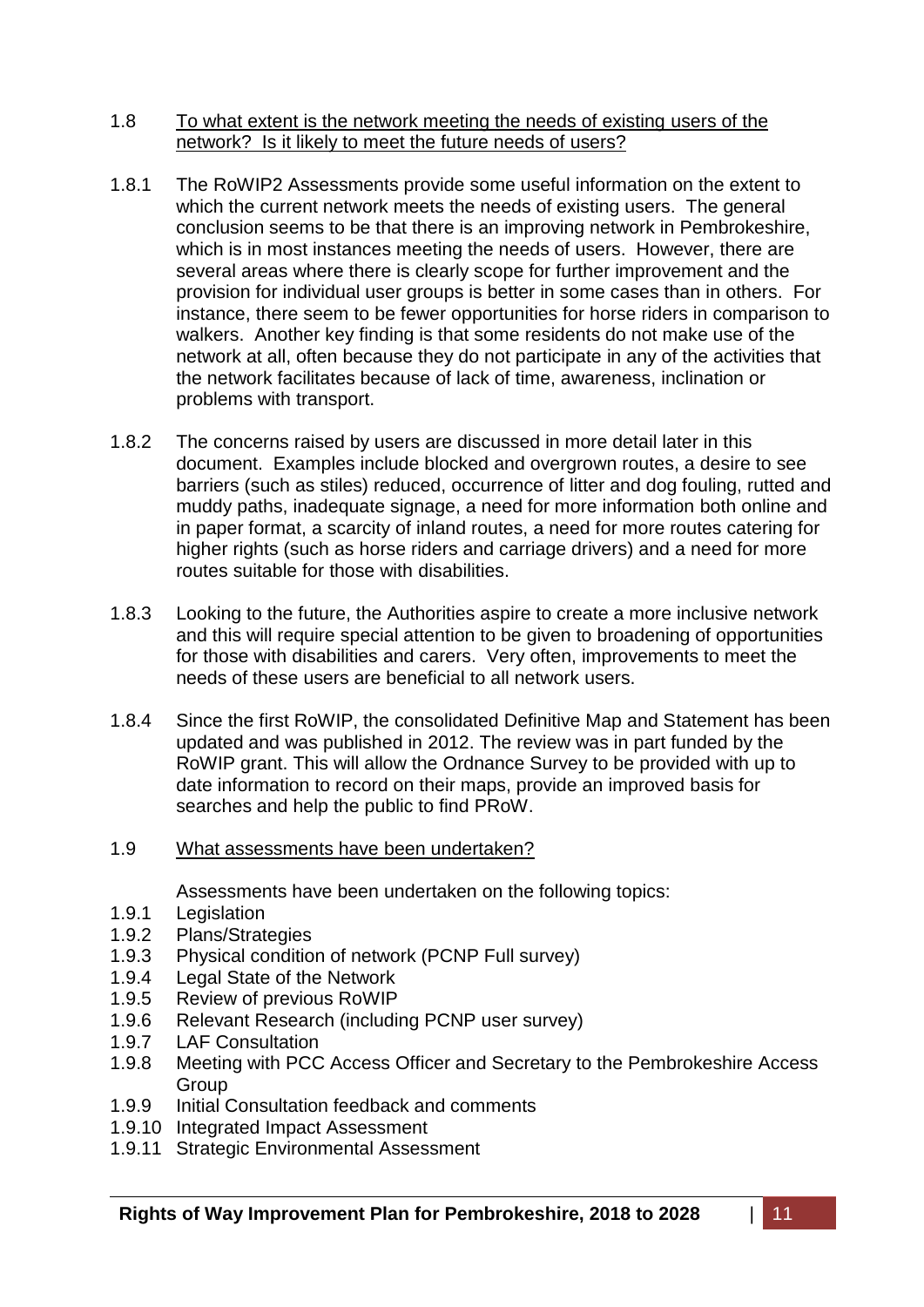#### 1.9.1 Legislation

Since 2007 there have been a number of legislative changes that will need to be taken account of in the statement of action. Principally these are:

- 1.9.1.1 Active Travel (Wales) Act 2013
- 1.9.1.2 Environment (Wales) Act 2016
- 1.9.1.3 Equality Act 2010
- 1.9.1.4 Well-being of Future Generations (Wales) Act 2015
- 1.9.1.1 The Active Travel (Wales) Act 2013 has the potential to have the greatest impact on the PRoW network as it requires each county in Wales to produce active travel maps containing footpath and cycle networks in towns with populations above 2,000 people. This covers ten settlements in Pembrokeshire (including those in the NP). Although it is within the administrative area of Pembrokeshire, St Dogmaels is included within the Active Travel settlement of Cardigan.

The Act aims to improve footpath and cycle links in and out of the settlements as well as between parts of the towns for travel purposes to reduce the use of motorised transport. Currently guidance requires routes to be improved within settlements only. Although this appears to have little impact on the PRoW network, there will be many indirect benefits such as PRoWs which currently end at a highway verge that could benefit from a new footpath or cycleway and improve safety. Also, there are PRoWs which have been absorbed by urban areas which could be upgraded to become available to cyclists or wheelchair accessible.

1.9.1.2 The Environment (Wales) Act 2016 replaced the duties that were previously imposed by the Natural Environment and Rural Communities Act 2006 commonly referred to as the NERC Act. Its overarching aim is to improve the quality of the environment in Wales and position the country as a low carbon, green economy ready to adapt to the impacts of climate change. In the context of the PRoW network, this means that any improvement or diversion to a path must take into account its impact on biodiversity and sustainability. This includes the materials used in path furniture such as benches and way markers to the stopping up of existing paths and the creation of new ones.

The Act also placed a duty on NRW to produce area statements that would allow Wales' resources to be managed in a proactive, sustainable and joined up approach. Three pilot studies were produced, with further work to extend this to the rest of Wales due to start in late 2017. At this time RoWIP2 is unable to take account of area statements, but it may be possible to incorporate them in future RoWIP reviews.

1.9.1.3 The Equality Act 2010 and the secondary legislation Wales Regulations 2011, seeks to protect people from discrimination. In terms of the PRoW network, this means improving the paths for users who are currently unable to access the paths. This includes visual impairments and restricted movement, and whilst the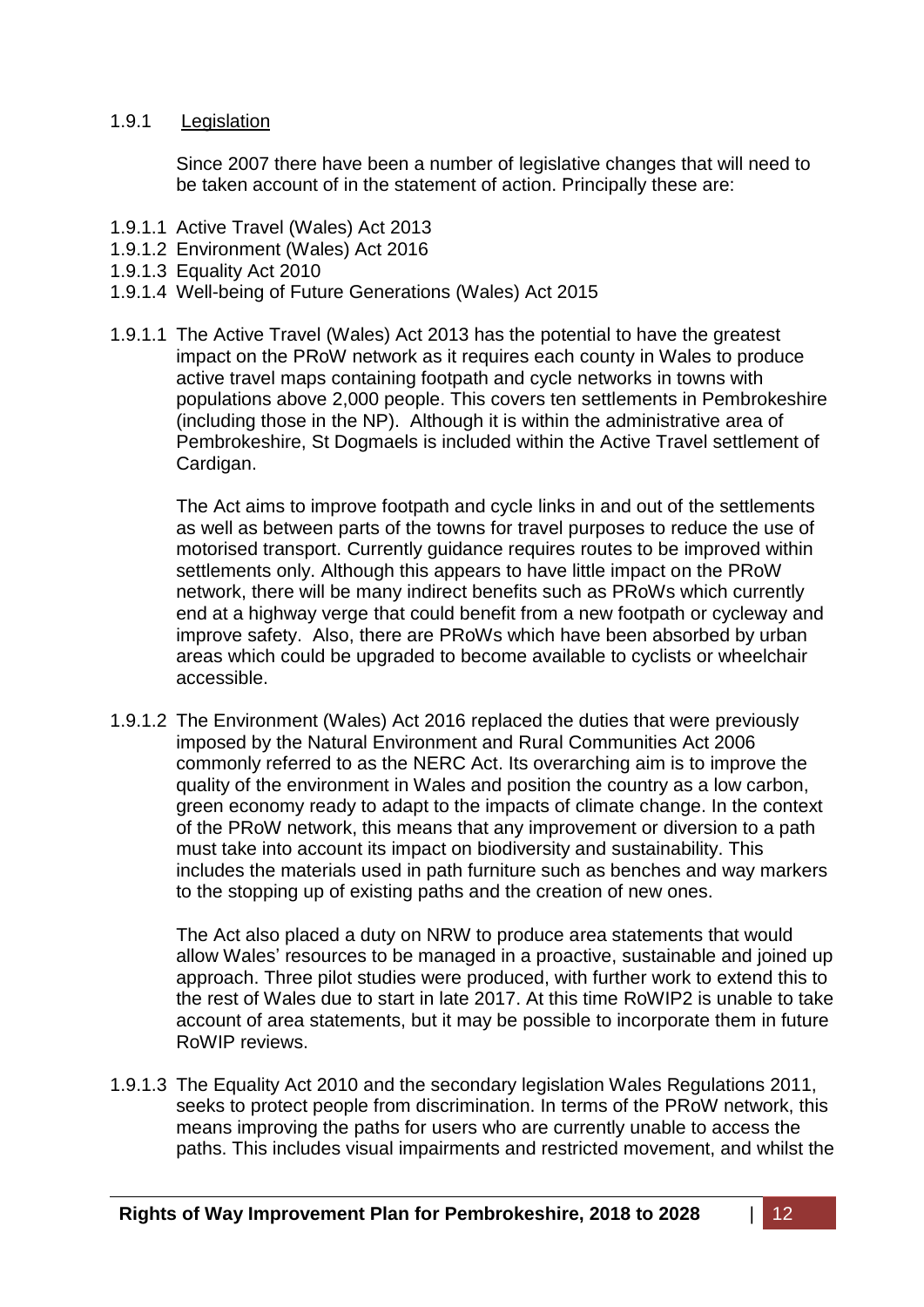PRoW network originally was not accessible to these user groups, more paths need to be adapted so that PRoWs can be enjoyed by all.

1.9.1.4 The Well-being of Future Generations (Wales) Act 2015 places a legal obligation on public bodies to consider people's future in Wales when making decisions affecting the social, economic, environmental and cultural well-being of Wales. The Act established public service boards (PSB) to publish a wellbeing assessment and going forward, actively seek to improve the four elements of the act.

A PSB was created in Pembrokeshire which published the assessment for the County in April 2017. The PRoW network was included in the report in the context of the physical and mental well-being benefits of using the network for exercise and enjoying nature.

#### 1.9.2 Plans/Strategies

The scope of the assessment into relevant plans and strategies covers the following key documents:

- 1.9.2.1 The Well-being Assessment for Pembrokeshire
- 1.9.2.2 Planning Policy Wales (Edition 9 November 2016)
- 1.9.2.3 The Local Development Plans (LDP) in each authority
- 1.9.2.4 Initiatives to Promote Walking for Heath & Wellbeing
- 1.9.2.5 Area Statements
- 1.9.2.6 Greenways
- 1.9.2.1 The well-being assessment for Pembrokeshire has included the PRoW network due to its potential health benefits. From this initial assessment, there may be opportunities to collaborate with the PSB to bid for funding to promote the network.
- 1.9.2.2 Planning Policy Wales (Edition 9 November 2016) states that 'Local Authorities should seek to protect and enhance the rights of way network as a recreational and environmental resource'. This policy safeguards the network and when diversions are required, the public rights of way officer will always seek the best possible outcome. Local Development Plans should seek to add detail to Planning Policy Wales rather than duplicate.
- 1.9.2.3 In PCC the LDP covers PRoW under the definition of 'public realm'. The policy relating to this is GN.2 criterion 6 which relates to sustainable design and in this context the integration of sustainable design with the existing public realm. PCC will begin reviewing the LDP in 2018.

In PCNPA the current LDP incorporates PRoW in terms of the visual impact that development could have on the network in policy 15. This LDP is due to be replaced by LDP2 in 2019, but the policy itself is due to be rolled forward as part of the revised plan based on the preferred strategy (May 2017).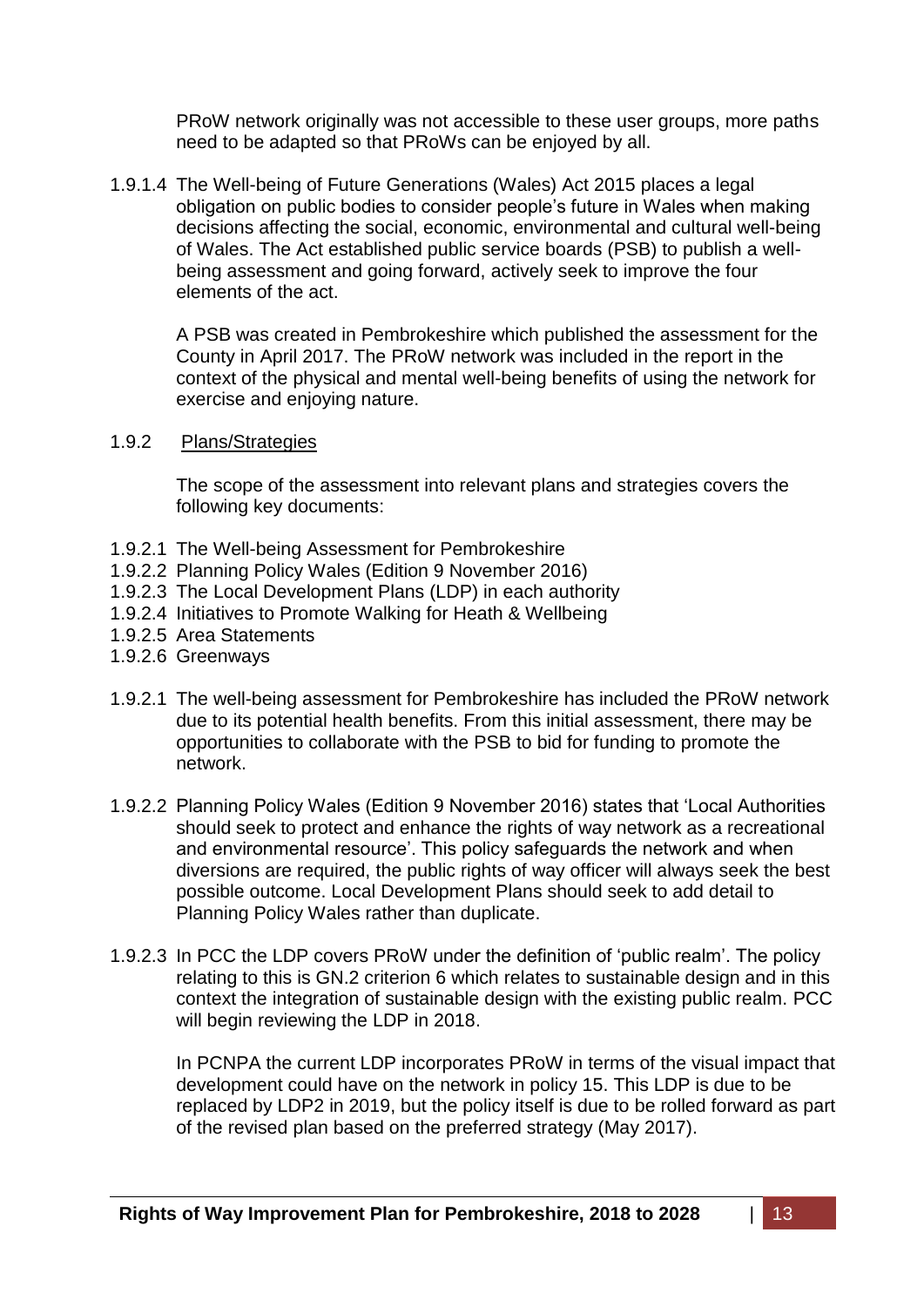In addition to this, Section 106 agreements can enable improvements to PRoW where the opportunity arises in relation to applications.

- 1.9.2.4 Initiatives to Promote Walking for Heath & Wellbeing. Building on the success of the Steps2Health initiative, Let's Walk Pembrokeshire and Walkability now encourage walking and the use of public rights of way as a social and healthy activity for all. This will help to address the sedentary lifestyles of some residents and improve their general health and wellbeing.
- 1.9.2.5 NRW has a duty under the Environment (Wales) Act 2016 to prepare and publish statements ("Area Statements") for the areas of Wales that it considers appropriate for the purpose of facilitating the implementation of the national natural resources policy. Area Statements provide an integrated and coherent evidence base for NRW and others to take appropriate action in a way that promotes the sustainable management of natural resources at the local level; enabling the joined-up, collective action, and innovative new solutions needed for the sustainable management of natural resources. They will enable NRW to plan activities within an area, to rationalise activities and to work with other stakeholders and interested parties. NRW are currently preparing an Area Statement for the south west region. Once published NRW may provide further information regarding the Area Statement priorities and how they relate to the ROWIP and its Delivery Plans.
- 1.9.2.6 Pembrokeshire Greenways is a well established partnership of organisations which works to encourage local residents and visitors of all abilities to access the coast and countryside by sustainable modes of transport through walking, cycling, bus and train travel. Greenways partners include the following organisations: Natural Resources Wales, National Trust, Pembrokeshire Access Group, the National Park Authority, Pembrokeshire County Council and PLANED.

| Rights of Way Network in the National Park 2017. |                      |                              |              |
|--------------------------------------------------|----------------------|------------------------------|--------------|
|                                                  | <b>Total Network</b> | Accessible<br><b>Network</b> | % Accessible |
| Footpath                                         | 831.5 km             | 687.3 km                     | 82.6%        |
| <b>Bridleway</b>                                 | 187 km               | 174.6 km                     | 93.4%        |
| Byway open to all<br>traffic                     | 9.8 km               | 9.8 km                       | 100%         |
| <b>Restricted Byway</b>                          | 2.6 km               | 2.6 km                       | 100%         |
| Total                                            | 1030.9 km            | 874.3 km                     | 84.8%        |

| Physical condition of network (PCNP Full survey)<br>1.9.3 |  |
|-----------------------------------------------------------|--|
|-----------------------------------------------------------|--|

N.B. Public rights of way network only (includes public rights of way along Pembrokeshire Coast Path National Trail).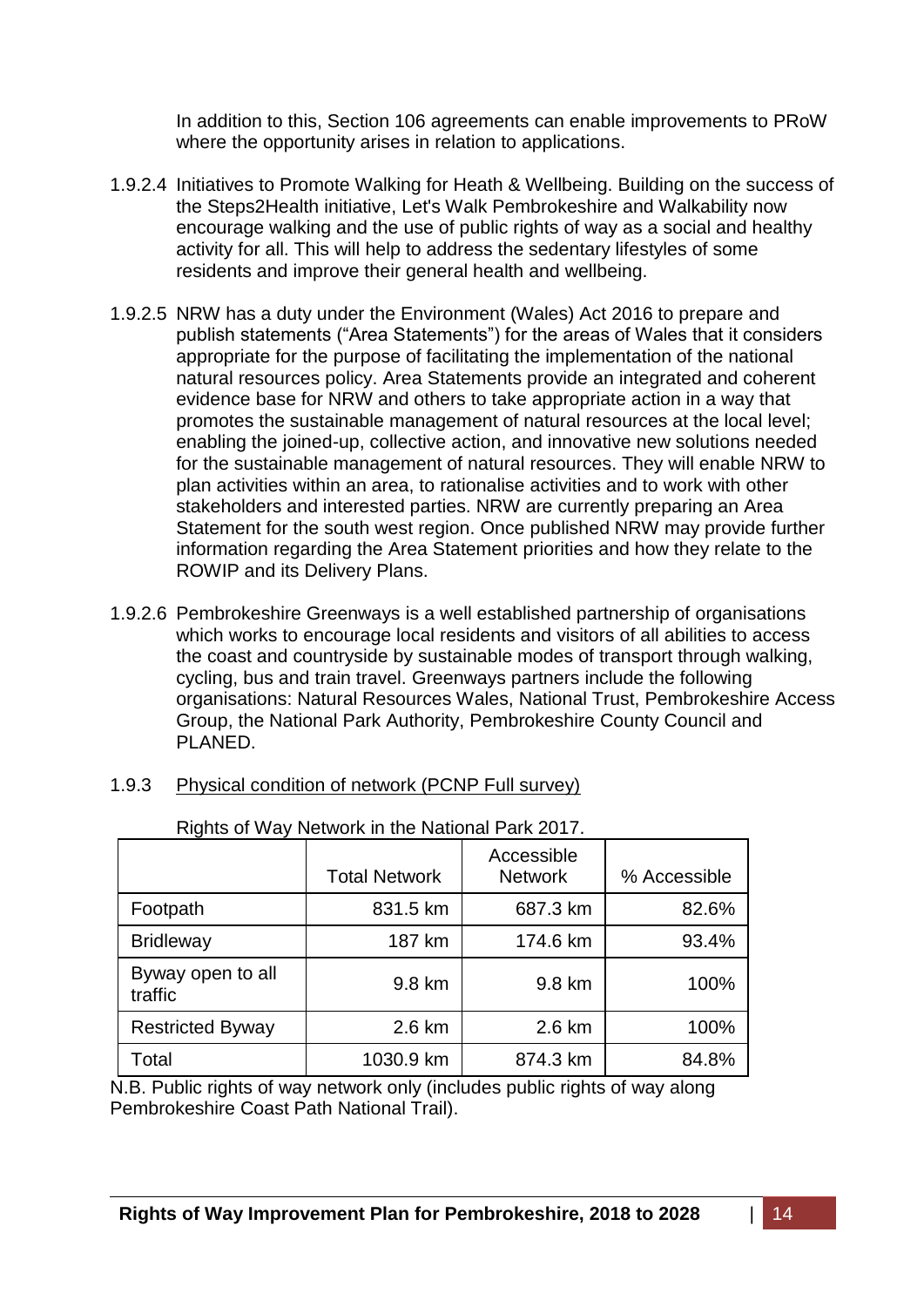# 1.9.4 Legal State of the Network

- 1.9.4.1 The Definitive Map and Statement is a legal document and provides conclusive proof of the existence, status and route of a public right of way. It is consequently fundamental to the management of public rights of way. The Definitive Map and Statement was first published in 1960. Although a review was commenced in the late 1960s, it was abandoned.
- 1.9.4.2 A second review of the Definitive Map commenced in 2009, and completed in 2010. The consolidated Definitive map and Statement was published in 2012 with an indicative date of 2010. This was also made available online, giving people instant access to the mapped network for the first time.
- 1.9.4.3 Since publication, some changes have taken place to the network, for instance through public path orders, modification orders, re-classification orders and land use changes. These changes are stored on a working copy on each of the respective Authority's internal databases.
- 1.9.4.4 The rights of way network in Pembrokeshire continues to evolve. For instance, PCC are aware of approximately forty potential definitive map modification order (DMMO) cases where anomalies exist. There are a further 8 formal applications made for DMMOs. In addition, when the definitive map was consolidated, the definitive statements were not, which means that the majority of statements require DMMOs. PCC recognise the processing of DMMOs is slow due to the lack of resources. Additional resources would be needed to effectively deal with the backlog of DMMOs.
- 1.9.4.5 Furthermore, changes to the network also arise through Public Path Orders, which comprise Diversion Orders, Creation Agreements and Extinguishment Orders. These are sometimes submitted by the public but also arise as a consequence of the Authorities' path opening programmes.
- 1.9.4.6 Over the course of the RoWIP 2008-2018 PCNPA made 9 Public Path Creation Agreements and made 18 Public Path Diversion Orders. The authority currently have over 30 applications logged for Diversion Orders and many more route anomalies that require to be formalised by a Diversion Order.
- 1.9.4.7 The Council has promoted the diversions of up to one hundred public paths throughout the last ten years (up to 2015). This has improved the network greatly by making routes safer and more enjoyable for use by the public.
- 1.9.4.8 Efficiency savings within the service require a more restrictive approach to diversions. Diversions are a non-statutory duty, therefore only when there is a clear and substantial public interest which cannot be met through other less costly means will the authority pursue such diversions.
- 1.9.4.9 The need to secure efficiency savings within the Planning Service as a whole, including to bolster the Planning Enforcement Service has implications for reduced staffing in the Rights of Way Legal Team and, as a consequence, for reduced capacity to undertake discretionary work on diversions.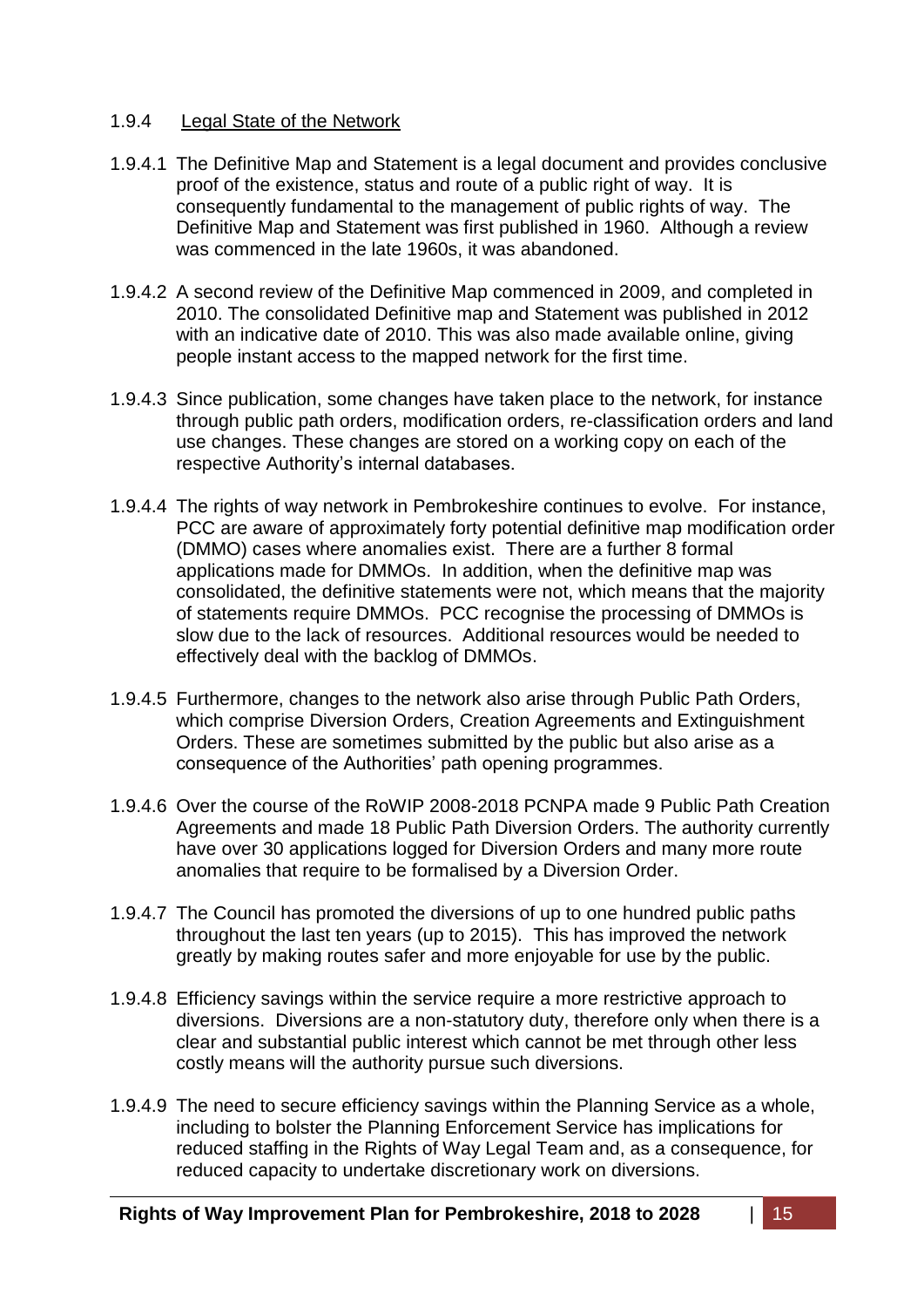- 1.9.4.10 Due to the change in process a statement of priorities has been prepared and sets out how the authority deals with requests for diversions.
- 1.9.4.11 The network of rights of way is known to have anomalies where unauthorised diversions have been carried out. Unauthorised diversions have been carried out by landowners/occupiers, the Council, community enterprises and others to secure perceived improvements, for example to promote an alternative route to the definitive one in order to secure an open and accessible route, without recourse to protracted due process. The number of anomalies is unknown however it is thought to be well in to the hundreds.
- 1.9.4.12 In addition to the routes shown on the Definitive Map and Statement, there are thought to be a significant number of rights of way in England and Wales that are unrecorded, the so-called 'lost ways'. Some of these are in Pembrokeshire. The cut-off date for claims relating to such routes is 2026. An increase of 9% in network length is anticipated throughout England and Wales. If applied pro-rata to the Pembrokeshire network, this would add 212 kilometres (132 miles) of routes. The Welsh Government has yet to issue guidance with regard to this legislation. The Welsh Government consultation, Sustainable Management of Natural Resources 2017, proposed to repeal the requirement to investigate all lost ways by 2026. There was overwhelming support for this proposal with 4,149 respondents agreeing to it being repealed and only 10 respondents opposing it. In anticipation that this legislation is unlikely to be enacted in Wales there is a need to plan for the continuous review of the Definitive Map.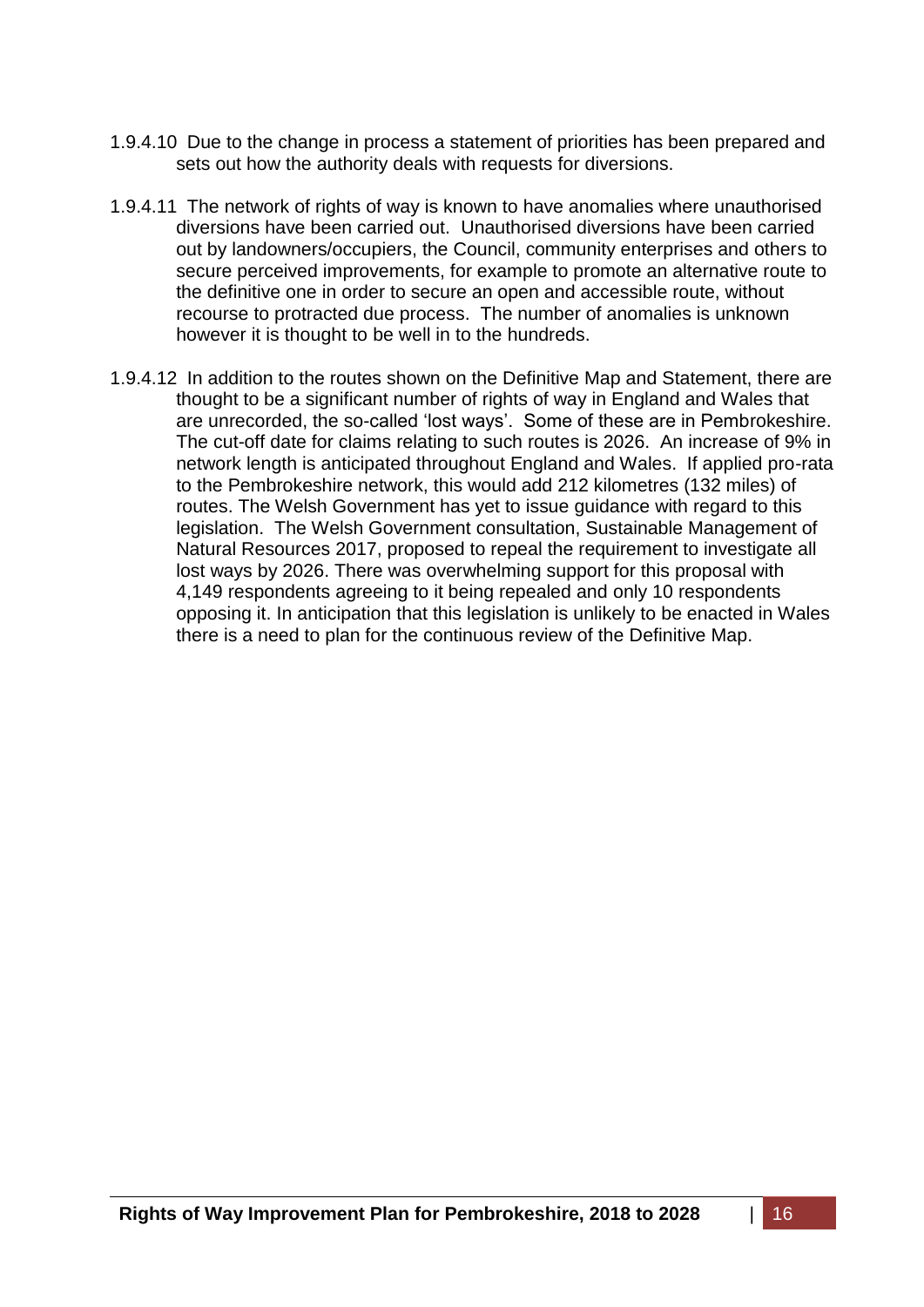#### 1.9.5 Review of previous RoWIP

- 1.9.5.1 The objectives from the previous RoWIP can be found at Appendix B. To be able to write a new plan, the original RoWIP objectives need to be reviewed to find out what had been achieved and how successful the plan had been. The review of the implementation of the RoWIP was an extremely useful exercise and has helped greatly to inform the assessment by determining where improvements need to be made.
- 1.9.5.2 Below is a summary of the number of objectives which have been achieved, are ongoing in terms of management, achieved in part or not achieved/progressed.

| <b>Status</b>       | Number of objectives | As a percentage |
|---------------------|----------------------|-----------------|
| Achieved            | 46                   | 67%             |
| On-going management |                      | 6%              |
| Achieved in part    | 12                   | 18%             |
| Not achieved        |                      | 9%              |
| Total               | 68                   | 100%            |

- 1.9.5.3 The aim of Objective A was to maintain the network and a number of the actions were met in this regard. The nature of the objective means that this will always be an on-going task within the RoWIP, and many of the actions remain relevant for the next plan period.
- 1.9.5.4 Objective B aimed to provide a more continuous network, which in some respects was achieved by active travel creating roadside paths that indirectly have linked up paths that previously ended on the highway verge. Many of the objectives to upgrade the paths to allow different types of network user to utilise them through either re-designation or giving paths higher rights were also achieved. Equally, permissive paths were created to join missing links in the PRoW network. The rights of way network is now integrated into the planning process so that paths affected by a planning application are picked up at the early stages and the planning and rights of way officers can now work together for the best outcome for the PRoW.
- 1.9.5.5 The aim of Objective C was to provide a safer network of PRoW that crosses roads, which was again achieved in part through active travel implementation. New road schemes also now include cycling and walking in the design stage and the impact on the PRoW network. The A40 Trunk road improvement at Robeston Wathen included two underpasses to link bridleways and footpaths at locations that were previously difficult/un-safe to cross at. Problems remain on the existing network, but this is constrained by funding for such schemes.
- 1.9.5.6 Objective D concerned the Definitive Map, which was revised in 2010 and published in 2012. The other action points were surrounding PPO and DMMO claims, which had previously been processed in a timely manner, but reduced resources and man-power has meant that PCC is only able to process a limited number usually in connection with planning applications.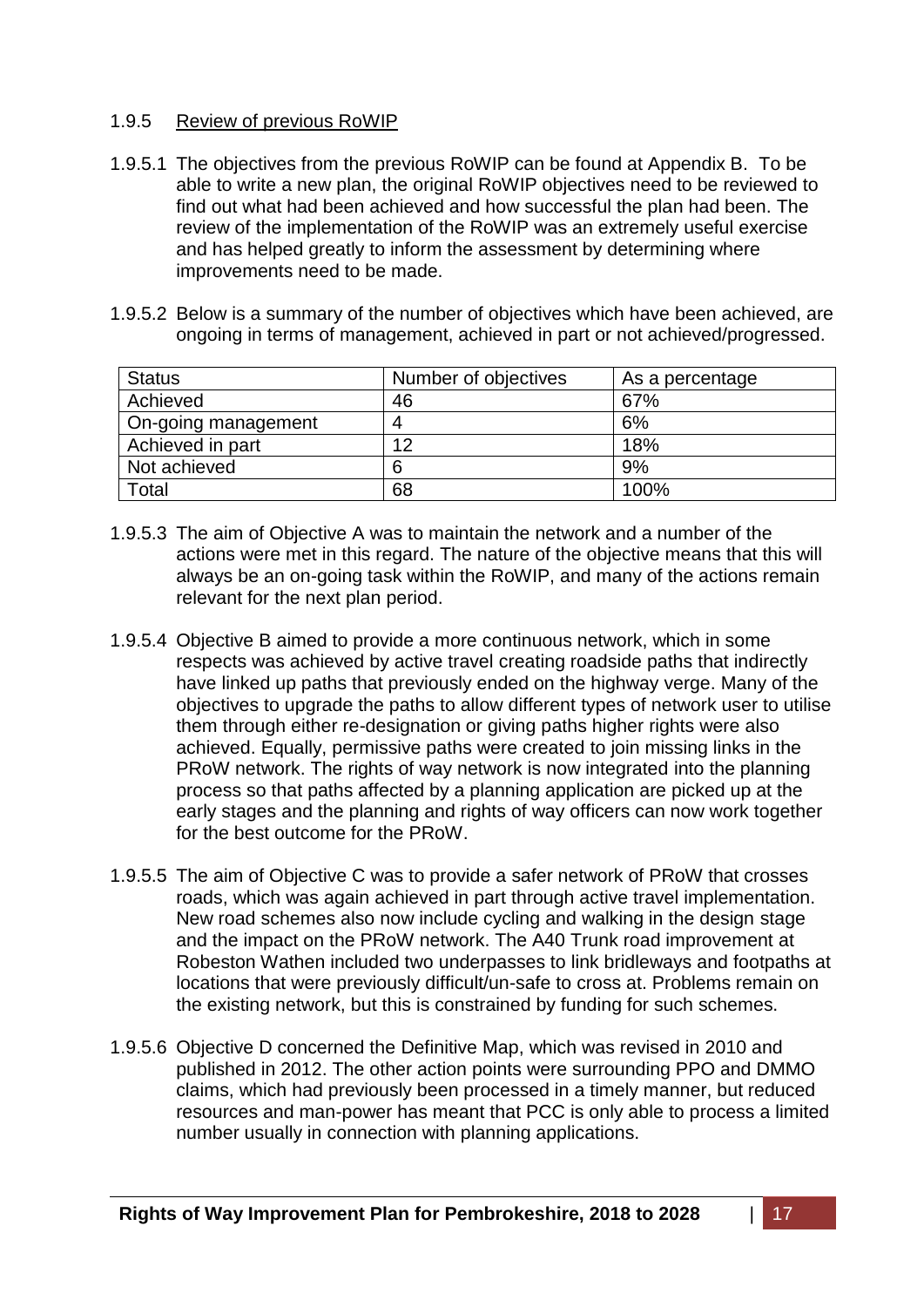- 1.9.5.7 Objective E was focused on involving the community in the maintenance of the network. The achievements in this regard have been limited because of reduced resources which would be needed to establish involvement in such schemes. Having said this, St Dogmaels Footpaths Association and Newport Paths Group are notable in their longstanding commitment to public rights of way maintenance and the PCNPA volunteers have assisted in PRoW upkeep, and existing associations and individuals have carried out sample surveys annually on behalf of PCC.
- 1.9.5.8 Finally, Objective F aimed to promote the network of paths to a wider audience. Many of the actions in this section required communications and marketing departments in the respective authorities to promote the existing network. The PCNPA promote 200 website walks, these provide a map and description on a side of A4 which can be downloaded or printed. There has also been substantial input into providing more on the ground information such as distance and destination information on way markers as well as interpretive panels.

#### 1.9.6 Relevant Research

Contained in the 'Guidance for Local Authorities on Rights of Way Improvement Plans (July 2016)' it states that "Due to the availability of new data sources it is not anticipated that authorities will need to commission their own public surveys". However in anticipation of the need to prepare RoWIP2, research was undertaken by PCNPA over 2015/16. As a result the relevant surveys used are:

- 1.9.6.1 Well-being Assessment for Pembrokeshire (April 2017).
- 1.9.6.2 Pembrokeshire Coast National Park Authority Country Path User Survey 2015- 2016 Report (January 2017).
- 1.9.6.3 Recreational Audit for Disabled Access in Pembrokeshire Survey Report (May 2016).
- 1.9.6.4 Wales Outdoor Recreation Survey 2016: Final Report (July 2015).
- 1.9.6.5 Wales Coast Path NRW 2017.

#### 1.9.6.1 Well-being Assessment for Pembrokeshire

The report acknowledges the benefits of the PRoW network and references the length of the Public Rights of Way (PRoW) network across the entire county and the benefits of walking in the countryside. The assessment included a local well-being survey which also included comments from members of the public. Respondents asked for the network to be maintained, expanded where possible and encourage volunteering to assist with these suggestions.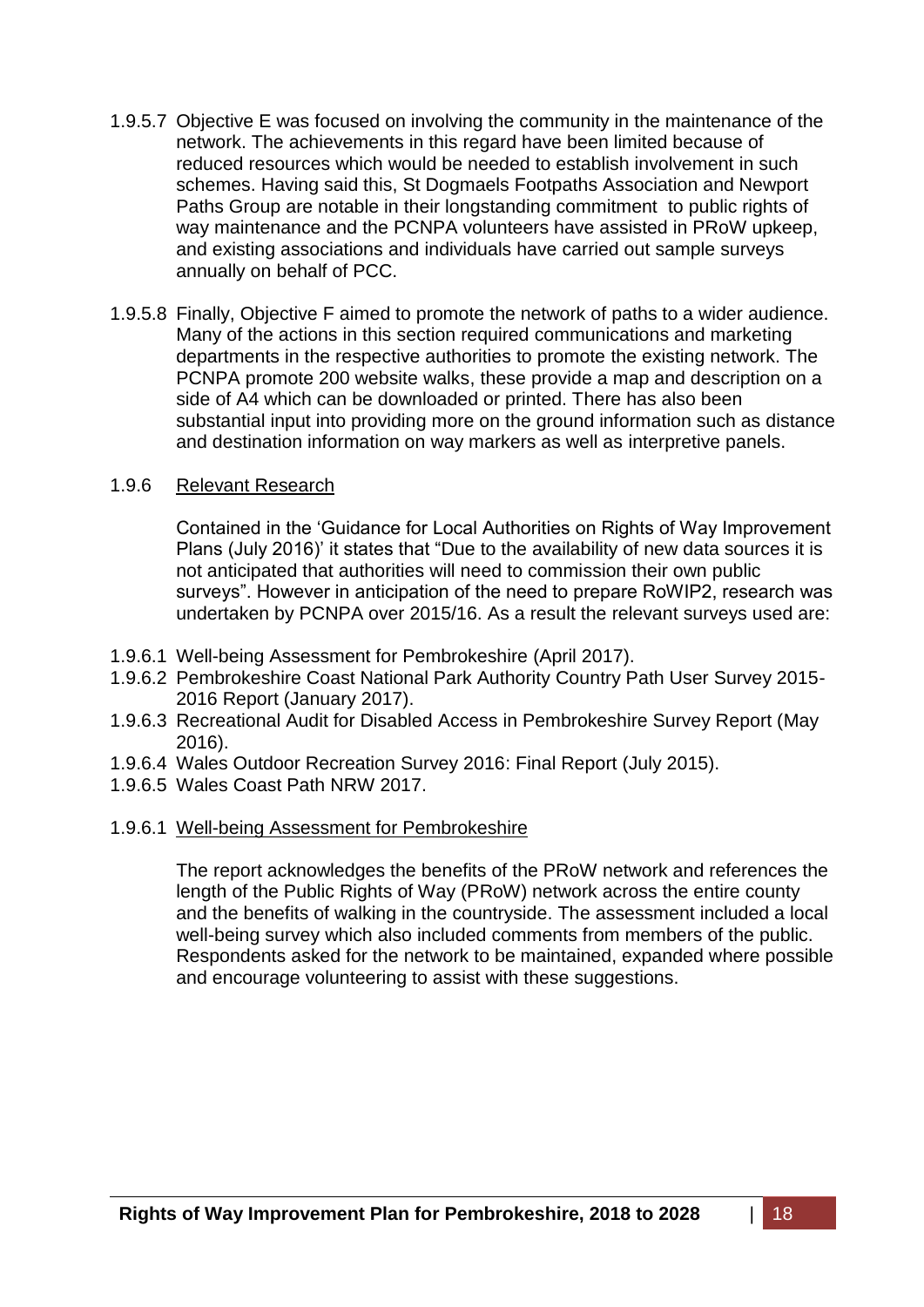#### 1.9.6.2 Pembrokeshire Coast National Park Authority Country Path User Survey 2015- 2016 Report

The Country Path User Survey was undertaken by the National Park Authority in order to inform the preparation RoWIP2. The survey was conducted over 12 months (July 2015 – August 2016) and a robust sample of 2,959 respondents has provided a wealth of reliable information and guidance.

The survey revealed high levels of satisfaction with the condition of public rights of way, indicating that current maintenance standards meet the expectations of the public in terms of path surfaces, signage and access furniture.

The large proportion of staying visitors walking the path network confirms the importance of the National Park as a tourist destination, and in particular the attraction of its accessible coast and countryside. The fact that over 50% of visitors walk on every day of their stay reflects the results of the Pembrokeshire Visitor Survey 2011/12, which confirms leisure walking as the most popular visitor activity. Given the importance of walking to the tourist economy of Pembrokeshire, there is a need to maintain this level of service to ensure a sound future for the tourism industry.

The frequent use by residents is also notable, demonstrating that the path network is well used, and makes an important contribution to the health, wellbeing and quality of life of residents of Pembrokeshire. The proportion of visitors and residents participating in the survey mirrors previous research, and while residents may only complete a questionnaire form once, their frequency of walking accounts for a significant usage of country paths.

It is evident that one of the main ways that people plan a countryside walk is by following signage on the path network and the provision of more destination and distance signage in particular was singled out as a measure that would encourage more walking.

The survey also provided valuable information for guidance in the provision of walks information and the promotion of walking opportunities. The popularity of Ordnance Survey maps and printed leaflet guides in helping people to plan a walk is noted and there was also a clear demand for more printed guides and leaflets to encourage greater participation. The average distance and duration of a walk was longer than expected and this needs to be taken into consideration when providing walks information as current provision tends to concentrate on shorter, circuit walks. The increased marketing of countryside walking opportunities was identified as a key feature to encourage more participation. It should be noted that the lack of awareness of access opportunities is also one of the main barriers to non-participation. The age of respondents demonstrates leisure walking to be more popular with middle and retirement age groups with the potential to market walking to younger age groups. The survey revealed that country walking is very much a seasonal activity with available daylight, weather and ground conditions being more conducive to participation in the summer months, however, there may also be potential to promote the activity more in winter months and shoulder seasons.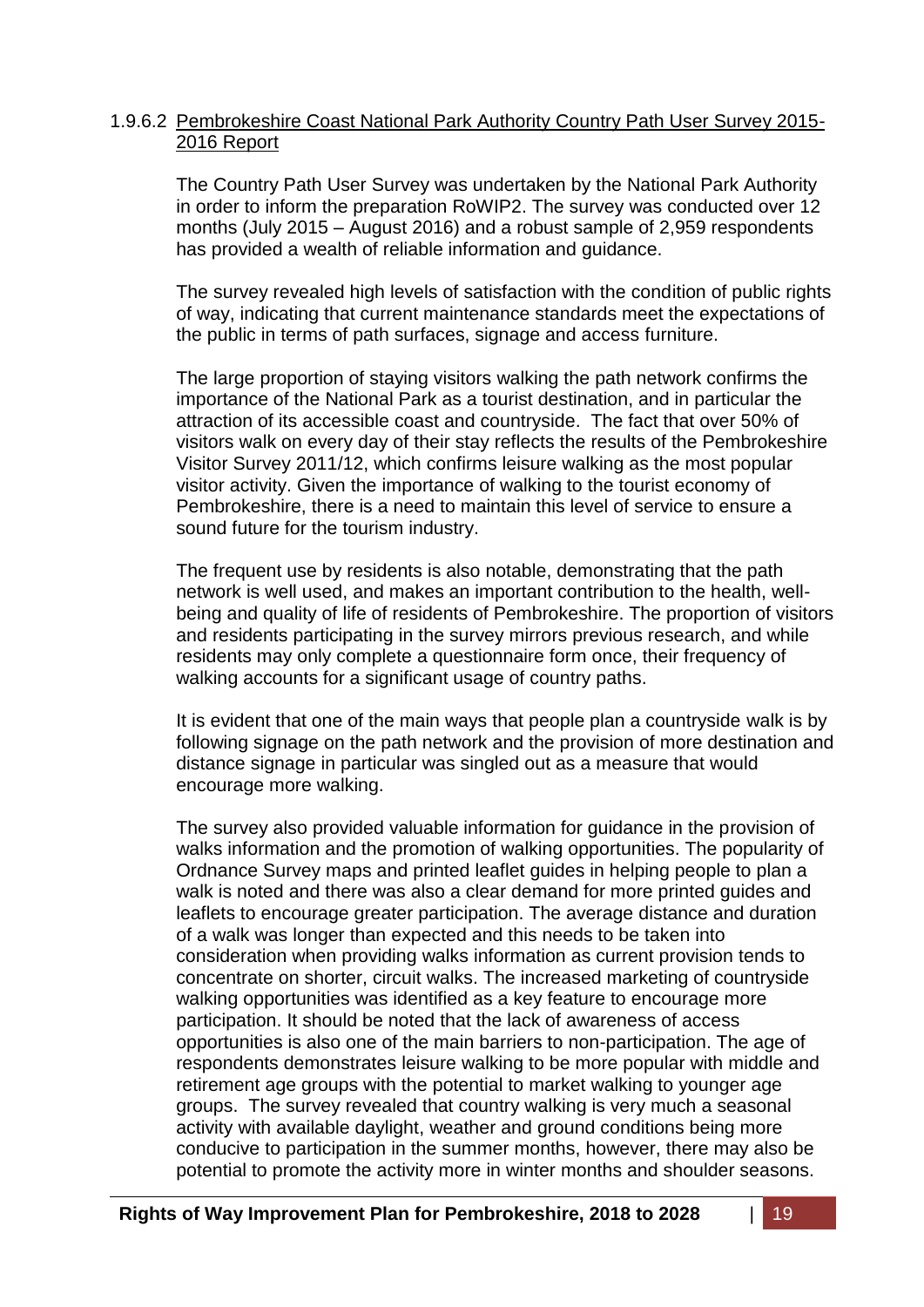# 1.9.6.3 Recreational Audit for Disabled Access in Pembrokeshire Survey Report

The aim was to identify and work towards removing barriers for disabled people from visiting outdoor recreational sites and experiencing recreational activity. It therefore has relevance to the management of public rights of way.

The main barriers identified for disabled people were as follows:

- Difficulties with public transport; a lack of regular, public transport services, particularly to rural areas, during hours of desired participation, i.e. weekends, evenings, out of the holiday season, etc.
- Perception problems; it was shown that some providers, group leaders, parent/carer had negative attitudes towards the ability of disabled individuals to participate in certain activities. To a lesser extent, disabled individuals perceive a lack of self-ability to partake in some of the activities seen as more active or risky.
- Lack of awareness of opportunities. A general lack of knowledge of the activities, locations, and providers that are currently available and accessible offering opportunities by both participants and providers.
- Dependence on support from others; some individuals need support from others to go along with and during participation of activities and this reduces the frequency of participation.

Actions which would encourage participation in outdoor recreation were identified by disabled individuals as follows:

- A central resource to be able to find information on activities and providers that can accommodate varying abilities.
- Organised 'taster activity sessions'; specifically promoted brief 'intro' or 'taster' events for disabled individuals could allow less confident participants to 'give it a go' to determine if it is suitable for them.
- A better understanding of the needs and opportunities for disabled individuals by the adventure activity sector through providing training opportunities. This would enable all members of staff from booking to delivery to be confident in their actions and ensure the highest quality experience for all involved.

# 1.9.6.4 Wales Outdoor Recreation Survey 2016: Final Report

The survey was conducted over 2014 with a sample of 5,995 respondents. The report makes comparisons with the data of two previous surveys dating from 2008 and 2011. Walking remains by far the most popular activity with 83% respondents participating in this activity but road cycling and running both showed an increase. Off-road cycling/mountain biking accounted for 17% of respondents and horse riding 6% with these levels of participation changing slightly since 2008.

Overall participation remains high with 93% having participated in some form of outdoor recreation within the prior 12 months but frequent participation in outdoor recreation had declined. There was also a decrease in short duration visits to the countryside and doorstep visits. Parks were the most popular destination demonstrating the importance of urban green space. The main motivations cited were health and exercise (23%) and dog walking (22%).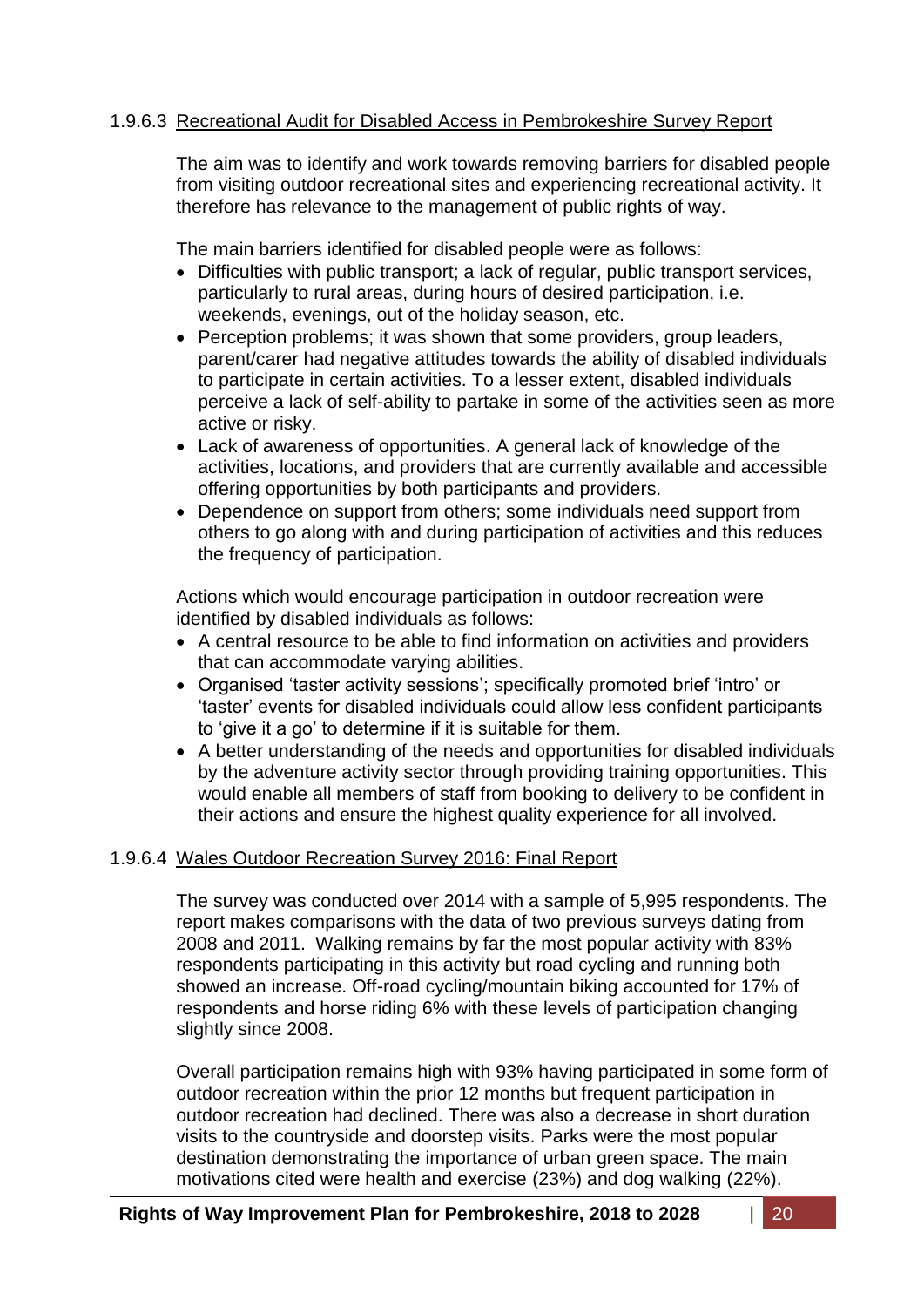The main barrier to non-participation was physical disability and poor health and the main barrier to rare or infrequent participation was the lack of time and bad weather.

A new question on expenditure showed that expenditure only occurred on 42% of visits and was on average £30.51 per person. Health benefits were assessed on the basis of frequency, duration and intensity and calculated that 57% of the sample derived some health benefits from their activities and 28% were getting clear benefits from outdoor recreation.

The survey demonstrated that there is a continuing demand by adults resident in Wales who would like to visit the outdoors for recreation more often (60%), an equal proportion to those recorded in 2011 and 2008. In addition to being the most frequently undertaken activity amongst those who visit the outdoors, walking was also the activity that the highest proportion of respondents would like to do more often. In terms of destinations, 30% of respondents indicated that they would like to visit beaches more often than they currently do, making this the most popular type of destination.

#### 1.9.6.5 Wales Coast Path NRW 2017

There were a total of 1,483 interviews in Wales over 2015 with 151 interviews at 5 survey stations in Pembrokeshire. The results for Pembrokeshire can be summarised as follows, with comparison to the Wales average in brackets:

- Age of respondents: 45-64 yrs 51%; over 45 yrs 72% (Wales: 74% over 45 yrs).
- Origin: 52% from Wales, 45% from England (Wales 59% & England 38%)
- Awareness of the Wales Coast Path was highest in Pembrokeshire 61% (Wales 46%)
- Pembrokeshire had the largest proportion of staying visitors 64% (Wales 39%).
- Reasons for using Coast Path: leisure trip from home 37%; leisure trip/longer break 62%. (Wales 60% - 38%).
- Distance travelled along WCP in Pembrokeshire was 3.2 miles including retracing their steps.
- Spend by group/party (average party size was 2 adults): In Pembrokeshire the average was £27.34 on entire day trip, this was by far the highest by region; mean spend on accommodation per night was £78.82.
- Approach to perceived risk and personal safety while walking the WCP 49% respondents took no precautions and perceived there to be no risk when walking the Coast Path.

The survey reinforces the economic significance of the Coast Path and public rights of way to the tourist industry of Pembrokeshire.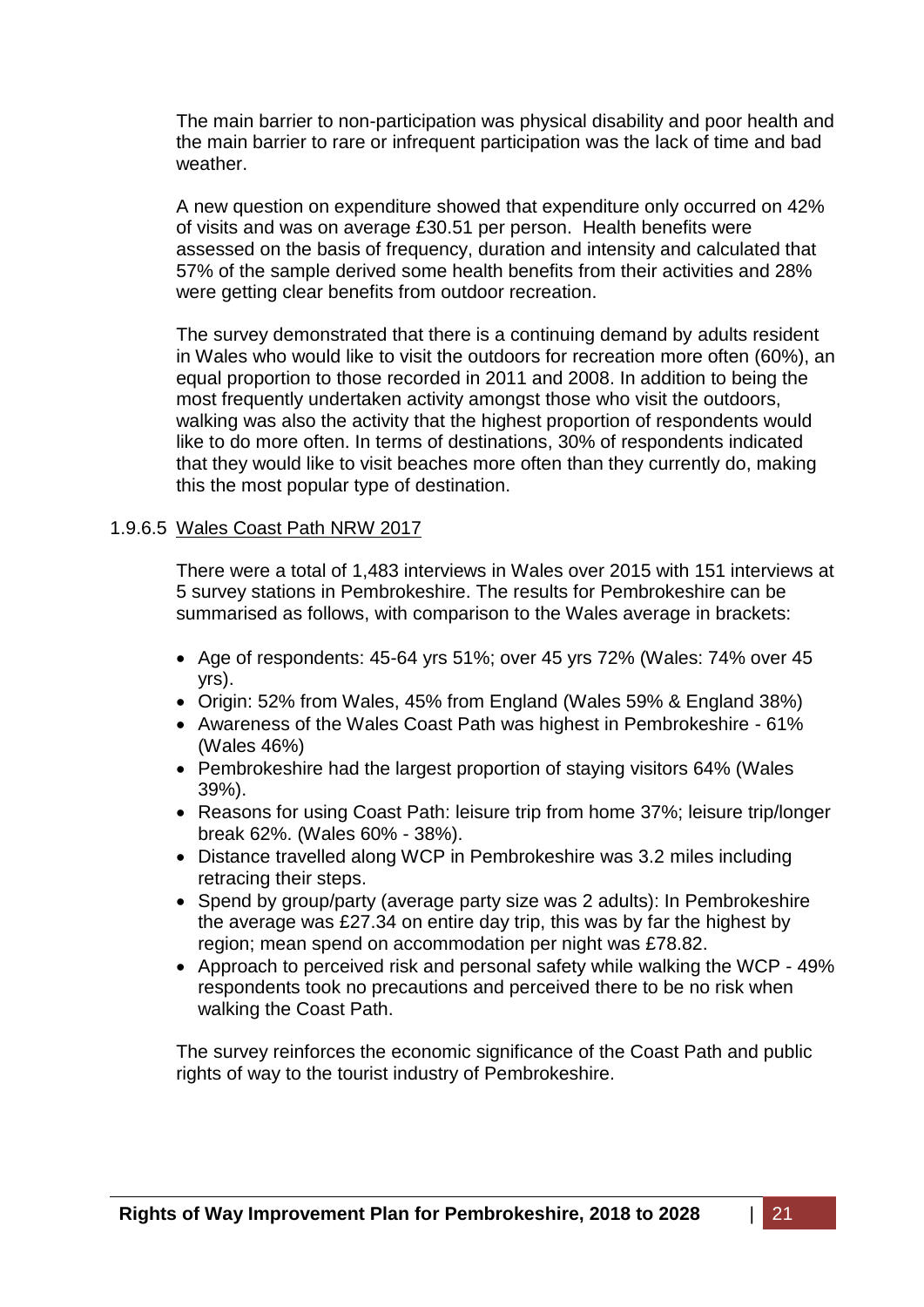# 1.9.7 LAF Consultation

The Pembrokeshire Local Access Forum has been closely involved at every stage with the review of the RoWIP and the preparation of RoWIP2. It convened a meeting of its RoWIP committee on 7<sup>th</sup> April 2017 to review the RoWIP at its full meeting of 16<sup>th</sup> June 2017 it identified key priorities for RoWIP2. The main priorities are summarised as follows:

- A need to establish a baseline of data with regard to the condition of the county network both in order to monitor performance and to advise the public with regard to the accessibility and condition of the network.
- Although the maintenance of public rights of way is a statutory duty, a commitment to the ongoing maintenance of public rights of way should be a fundamental priority for the Plan.
- Plan objectives must be achievable and although there was concern about the uncertainty of future funding, the objectives need to be aspirational in order to secure any available funding streams including those linked to health and well-being. Concern was expressed with regard to the ending of the RoWIP funding programme in 2018 which had provided a degree of certainty for the implementation of RoWIP proposals over many years.
- There was potential to promote more long distance multi-user routes in the county. The Preseli Ridge and Pembrokeshire Trail could be improved and a number of new routes established. The availability of such promoted routes would attract staying visitors. The local authorities should seek to work closely with Dŵr Cymru to optimise the potential cycle routes from the hub at Llys-y- fran.
- Bridleways should be given priority for improvement in view of the multi-user opportunities they afford. The creation and promotion of circuit walks around settlements should also be a priority.
- Improvements to provide access for disabled people and wheelchair users should also be prioritised. It was important to maintain and promote existing provision and seek to develop new routes where possible which would enable access by mobility scooters so that costly surface improvements would not be required.
- The Plan must not duplicate the duties introduced by Active Travel legislation for cycling and walking improvements. Active Travel improvements are confined to the larger urban areas of the county so there was scope to plan for shared use paths (SUP) in the wider countryside that would make roads safer for vulnerable road users.
- "Lost Ways" (unrecorded rights of way) could still potentially deliver a number of access opportunities. Should the duty be commenced in Wales, the RoWIP2 should have an action that would enable the County Council to access funding for the research into Lost Ways.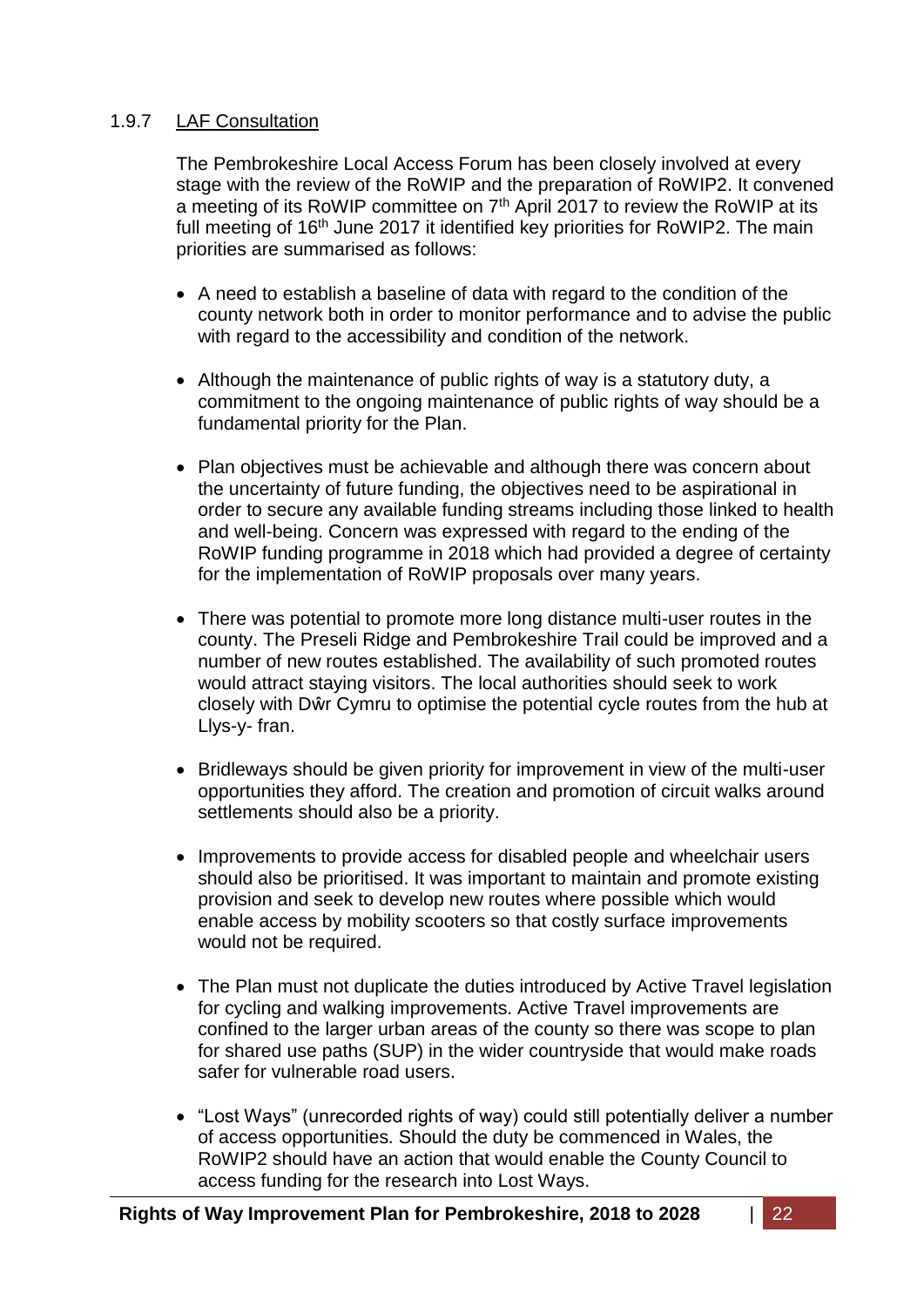- Objectives promoting responsible conduct in the countryside, the control of dogs and promotion of the Countryside Code should all be included in a new ROWIP.
- The voluntary sector has a potentially important role in the management of public rights of way. There needs to be more structured support to enable individual volunteers and groups to monitor the condition of public rights of way and undertake maintenance, whether minor in nature or as more substantial projects with work parties.

#### 1.9.8 Meeting with PCC Access Officer and Secretary to Pembrokeshire Access **Group**

At present, whilst the opportunities for disabled people to use the network are improving, it is still limited. There are a number of ways in which this might be addressed, for instance by:

- Making more routes available for disabled people (and as elements of this, particular types of disability), by improving surfaces, widths and gradients and providing taped commentary for circuits – wherever feasible taking account of best practice, such as the 'Fieldfare' standards, to ensure a high standard;
- Providing more information about routes available for disabled people and grading the routes, so that users can select those that are feasible for them to use in advance;
- Providing more circuits, as many of the existing routes that are suitable for disabled groups involve a return journey along the same route as the outward one. Where the return is along the same path, ensure that a turning circle is available;
- Wherever possible, providing complementary facilities on routes suitable for disabled users such as seating and bus routes, as well as specific facilities such as toilets and parking provision;
- Reflecting the increasing use of not just wheelchairs but also four wheel scooters and trampers by those with mobility difficulties. This often requires a higher quality surface, but this could be a compacted surface that horse riders can also use;
- Reducing the number of stiles on the network and replacing them with gates or gaps wherever possible; and
- Taking measures to highlight areas of danger for blind / partially sighted users.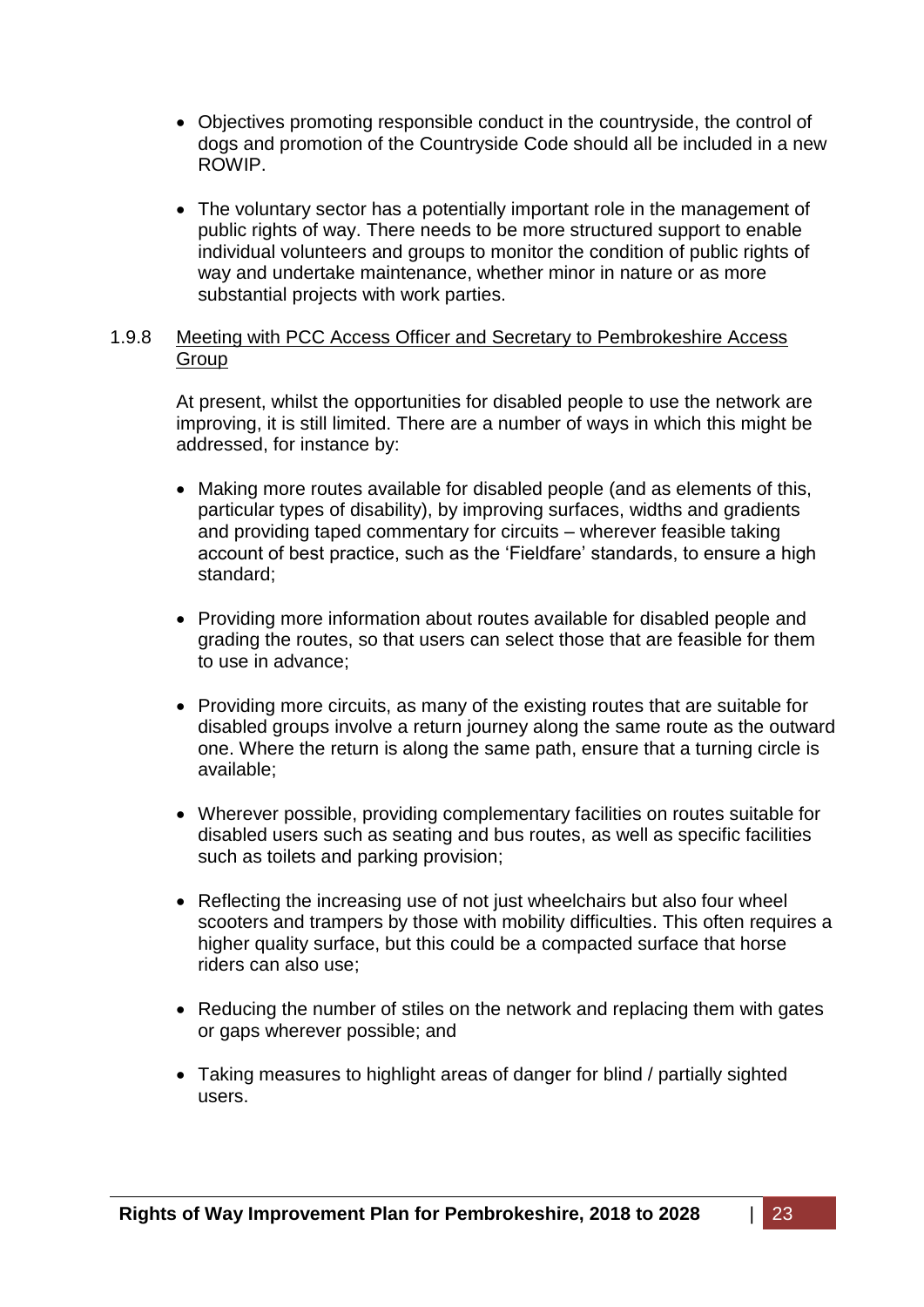Whilst the number of paths available is limited, more needs to be done to publicise the work to disabled users such as:

- Website based information on multi-user routes in PCC. At present PCNPA maintains and promotes a range of wheelchair accessible route on its website which is due to be reviewed, but this approach needs to be reflected by PCC so that information provision is consistent across Pembrokeshire.
- Updating the Pembrokeshire Access Group (PAG) 'Scooting around document'. This could help to create a collection of paths in PCC that are suitable for those with accessibility problems.
- A joined up approach to promotion between PAG and the Authorities. Website links could help to achieve this.
- The availability of motorised wheelchairs for hire from different organisations needs to be promoted in a more unified approach.

#### 1.9.9 Initial Consultation stakeholder feedback and comments

The initial consultation contacted a total of 83 statutory stakeholders (as prescribed by Welsh Government guidelines) and a further 61 additional stakeholders that the Authorities deemed appropriate to be contacted. These included stewards of common land, charities and trusts, user groups, private businesses.

The initial consultation email contained:

- the terms of reference which set out any changes in legislation and process since the previous RoWIP;
- the timetable for reviewing and amending the RoWIP along with an explanation letter to explain each stage of the timetable; and
- a request for stakeholders to comment on their views on the current state of public paths; how and what they use the network for; their priorities in terms of sustaining and where possible improving those aspects; and what barriers they felt prevented people from using the network .

A link to the existing RoWIP page on PCC website was also provided for reference, which some stakeholders then also reviewed.

There were 13 written responses to the consultation from a range of groups, organisations and individuals. The main concerns and priorities of the respondents were:

- the network is well-maintained and this needs to be continued;
- more paths need to be re-opened, particularly inland routes away from the coast path;
- continue to remove stiles in favour of gates;
- permissive paths are welcomed as they complement the PRoW network;
- path furniture such as way markers need to be maintained and more interpretation panels are needed;
- stakeholders would like to start a dialogue with network managers regarding future PRoW work in their area, and also where section 106 agreements/planning applications are concerned;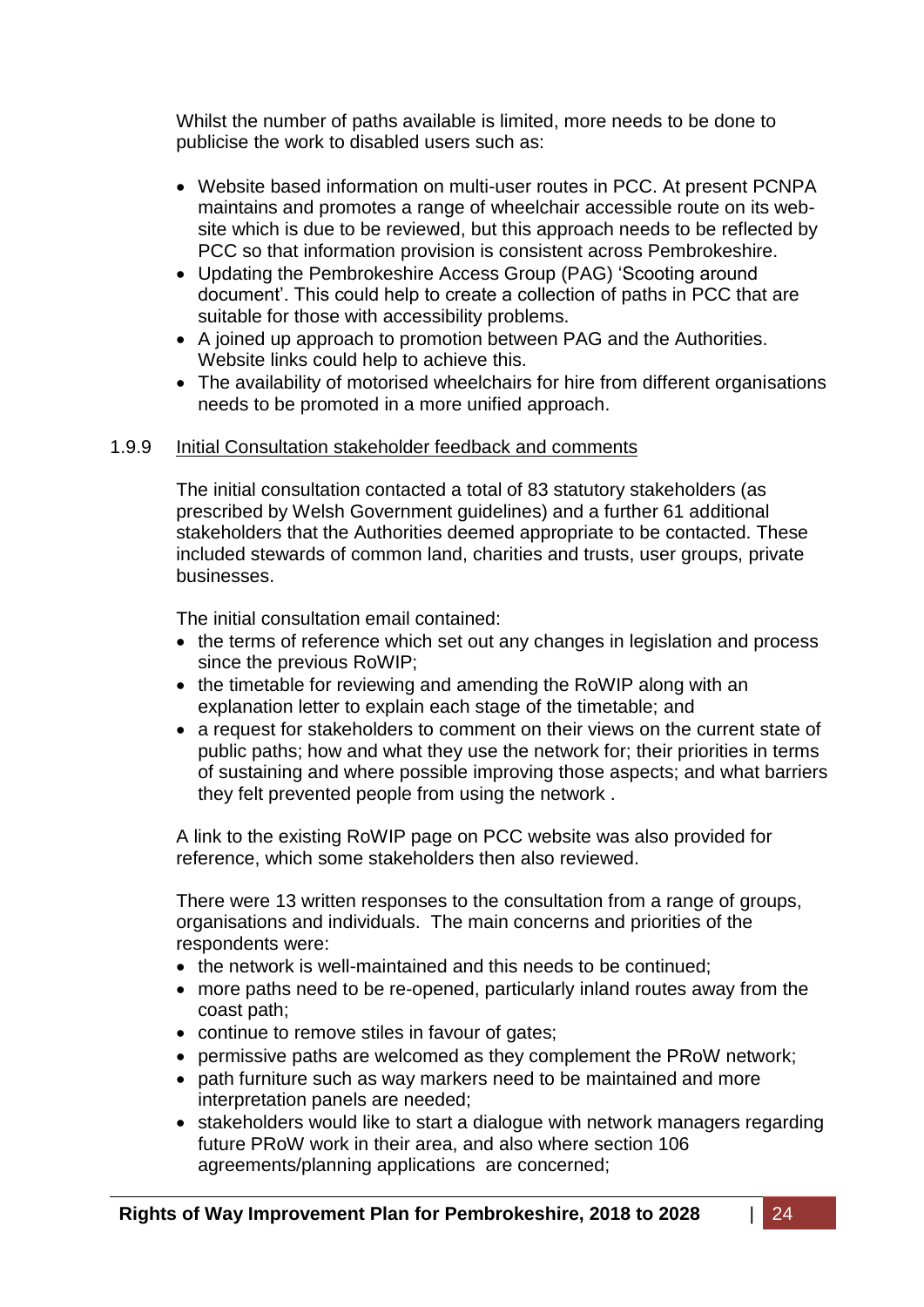- promote the countryside code more to prevent improper use;
- give higher rights to footpaths that would create bridleway circuits;
- more information on easy access paths needed, especially in PCC area;
- more guided walks and web-walks needed;
- new solutions are needed for on-road sections of routes that link the PRoW network as these are not as safe with increased traffic and speed;
- needs such as car parking for horse riders and tourist information centres need to be retained.

#### 1.9.10 Public Consultation on the Draft RoWIP

The public consultation on the draft Rights of Way Improvement Plan took place between the 9<sup>th</sup> May 2018 and 3<sup>rd</sup> August 2018. A total of 18 individuals and organisations responded to the consultation and generally the comments received mirrored those from the initial consultation. The draft RoWIP was updated to reflect these comments where appropriate.

#### 1.9.11 Integrated Impact Assessment (IIA)

An integrated impact assessment was undertaken for RoWIP2 to assess the impact of the plan on equality, health and well-being, sustainable development and the Welsh language.

#### 1.9.12 Strategic Environmental Assessment (SEA)

A SEA screening report was undertaken for RoWIP2 to determine whether or not a full SEA report was required. The previous RoWIP concluded that an SEA was not required, and as no significant changes have been made to the legislation governing RoWIP and the RoWIP does not direct specific projects, the screening report has concluded that an SEA report is not required for RoWIP2.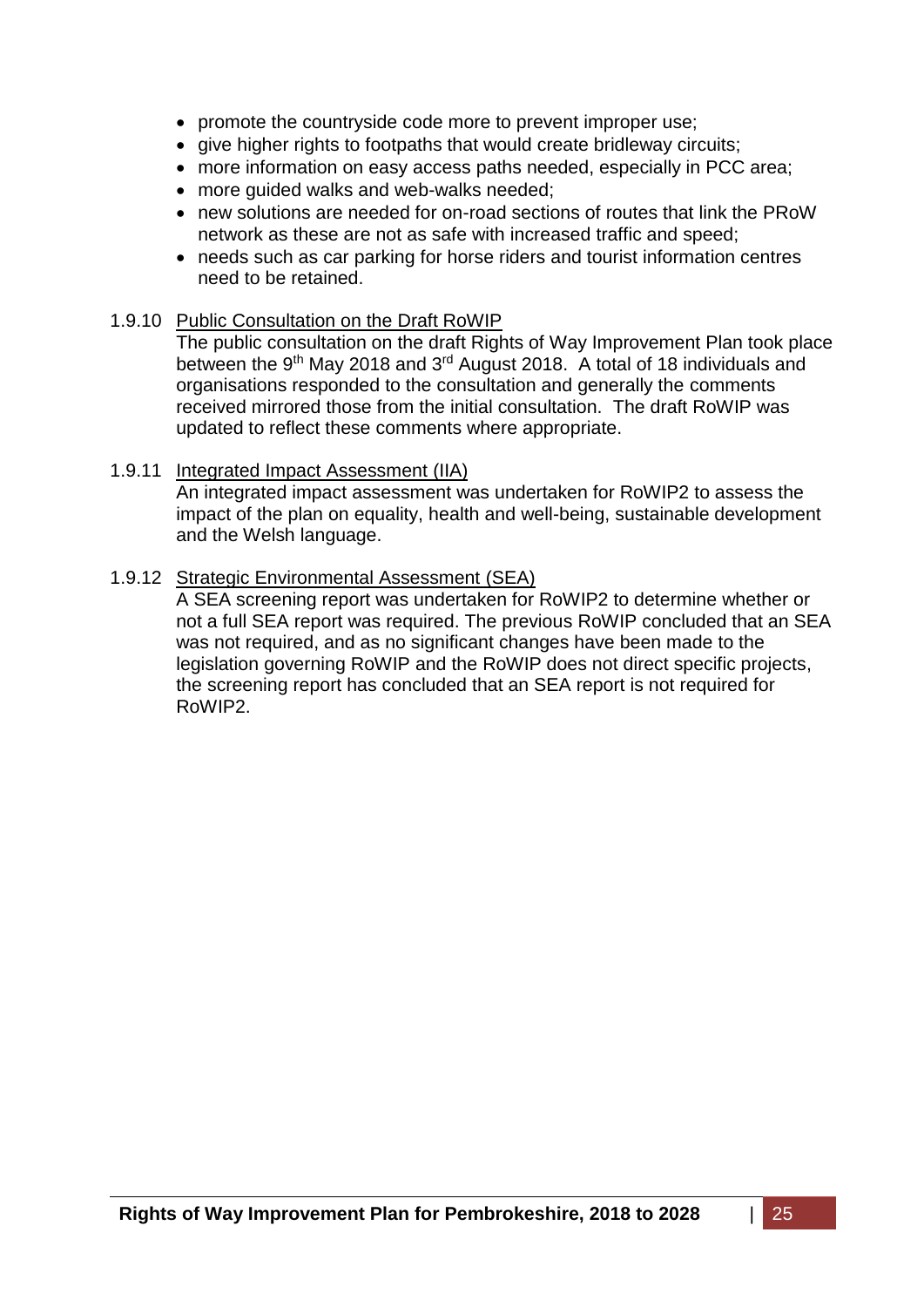# Part 2 Statement of Action

- 2.1 What are the key challenges for the Authorities in managing and improving the network?
- 2.1.1. The Assessments in Part 1 demonstrate that there is demand for well-defined country paths that are signposted, maintained, easy to use and well related to user needs and aspirations. They also indicate demand for more information on and the promotion of the access opportunities available in Pembrokeshire.
- 2.1.2. The Authorities have identified a number of challenges in managing and improving the network. These are set out below and have been taken into consideration in setting the RoWIP2 objectives.
- 2.1.3. Maintenance local authorities are responsible for maintaining an expanding network of paths in an appropriate condition. As the network becomes better used there will be a need to conduct regular condition surveys and implement work programmes to ensure that PRoW are maintained to a reasonably safe and enjoyable standard. This includes adding value to existing paths. This task will be addressed mainly through objective A.
- 2.1.4. Improvements –in the previous plan this focused mainly on the restoration of previously impassable paths. The need to improve the standard of the existing available network will take priority in this plan and is largely outlined in objective B. This is due to the vast increase in the percentage of 'open' paths now standing above 80%, which will naturally lead to a switch in focus to making paths accessible to more users. The application of the 'least restrictive option' approach (see glossary) is fundamental in achieving this aim, and in doing so will lead to encouraging greater participation.
- 2.1.5. Safer network There is a need to integrate the highway network with PRoW in order to provide safer walking and cycling opportunities. Objective C provides for closer working with the highways and construction section of PCC which includes the communities designated as Active Travel hubs.
- 2.1.6. Administration both Authorities have powers to progress legal events which bring about route diversions and path creations. They can also bring into effect temporary closures. There are currently a large number of diversion proposals outstanding and these are supplemented annually with new proposals. This is important work, facilitating improvements and providing certainty for landowners and path users alike with regard to route, status and liabilities. The Authorities usually recover the costs of processing public path diversion orders from applicants. In addition, Pembrokeshire County Council is responsible for the continuous review of the Definitive Map and Statement, and modification orders are required to be made as evidence comes to light regarding unrecorded rights of way. The economic climate has changed considerably since the original RoWIP, leaving significantly reduced resources available to process modifications, diversions and creations. However objective D identifies the need to continue this work.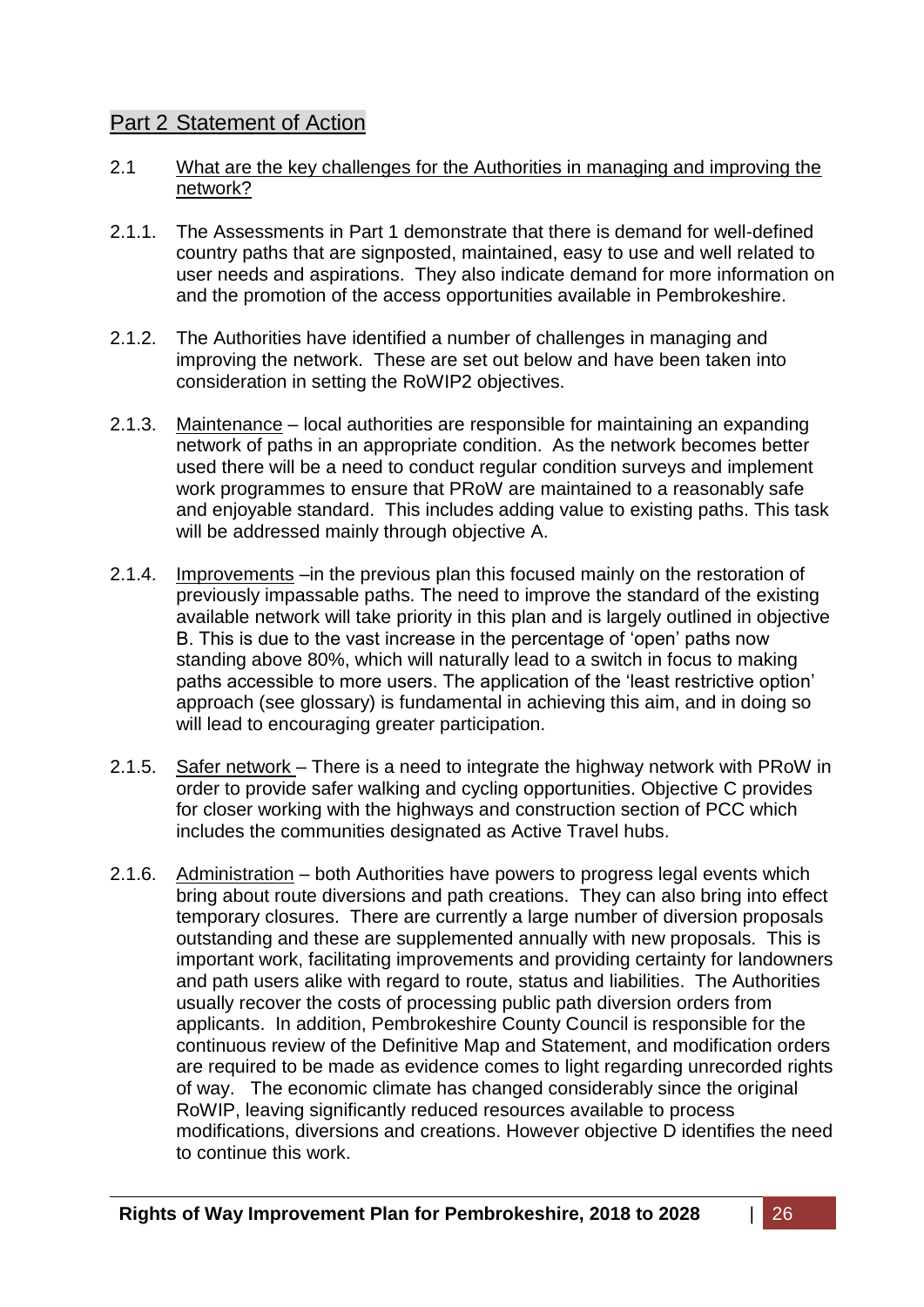- 2.1.7. Legal action a greater proportion of the network is becoming available as maintenance and improvement work continues. However, a diminishing number of paths remain unavailable to the public, either because they are deliberately obstructed or because there is a lack of cooperation on the part of some landowners to enable improvement to take place. The Authorities are prepared to consider legal action and ultimately enforcement in order to make certain key routes accessible. Taking effective legal action to assert and protect the access rights of the public may slow progress with the other legal work. The Authorities can recover costs arising from enforcement action that requires the removal of obstructions. Again, this is included in objective D.
- 2.1.8. Engagement there is scope to achieve greater community and volunteer involvement in the improvement and management of PRoW. It is clear that the authorities require more staff resources in order to realise the potential of the voluntary sector, and objective E provides solutions to this end.
- 2.1.9. Promotion promoting an awareness of the access opportunities afforded by the PRoW network and access land using electronic (web-site), paper and site based formats is essential to encourage greater use of the network. The Authorities will continue to be proactive in providing information, to encourage greater use of the network by residents and visitors. The need to promote responsible conduct when visiting the countryside remains as important as ever. Objective F seeks to respond to these challenges.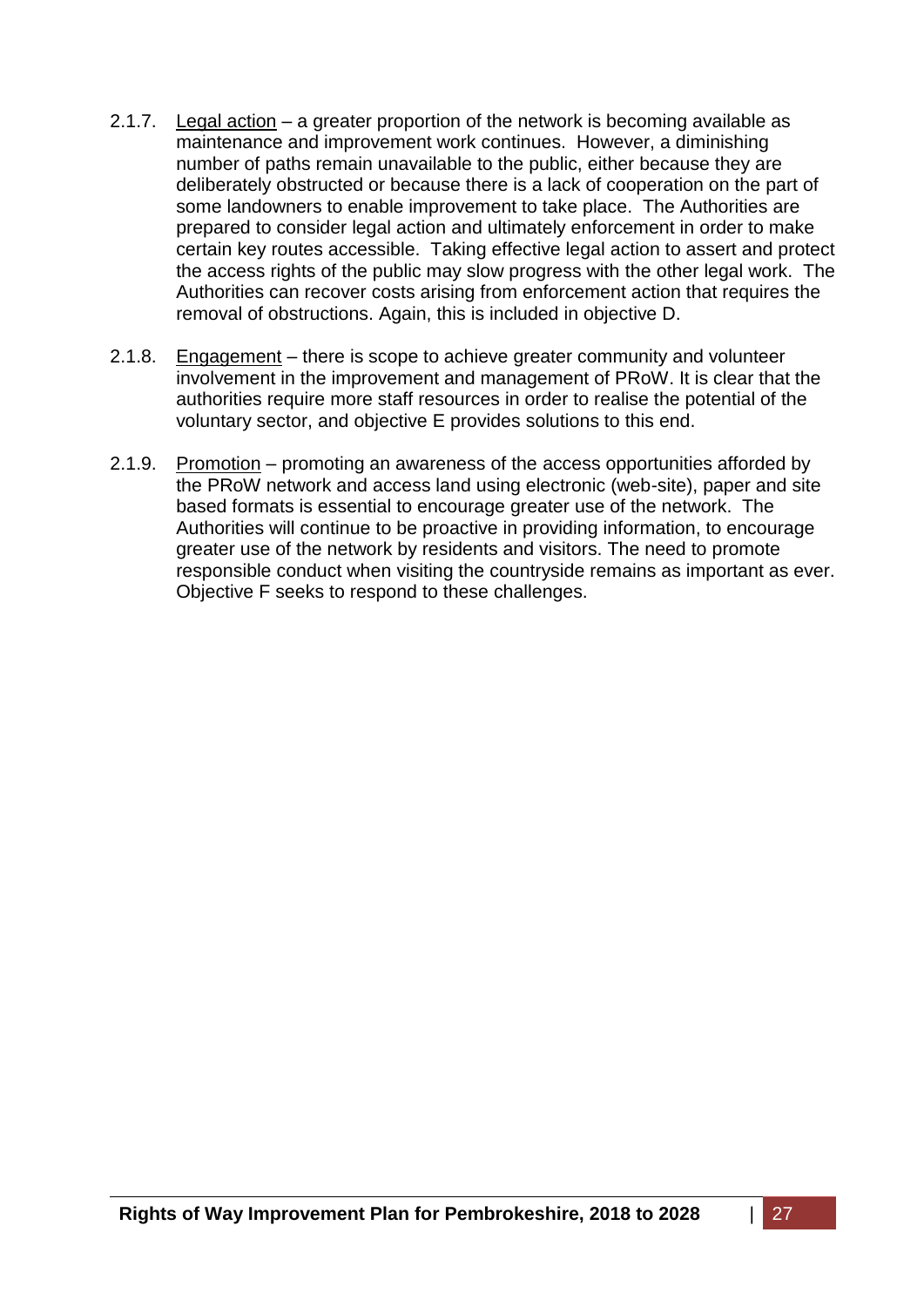# RoWIP objectives

2.2 Objectives for the RoWIP2 action plan

The review and assessments have provided a context for six RoWIP2 objectives that will guide the long-term management and development of the rights of way network:

- Objective  $A t_0$  maintain an accessible network of public paths;
- Objective  $B -$  to provide a more continuous network that meets the requirements of all users;
- Objective  $C -$  to work with the highways and construction section of the County Council to develop a safer network of paths with regard to the road network;
- Objective  $D$  to improve legal procedures for recording, protecting and changing PRoW;
- $\bullet$  Objective E to achieve greater community, user group and volunteer involvement in the improvement and management of public paths; and
- Objective  $F -$  to increase the awareness and use of countryside access opportunities afforded by public paths and access land through promotion and information provision.
- 2.2.1. These six objectives represent aspirational aims for the PRoW network and are dependent on funding from existing budgets and bidding for external funding such as the Green Infrastructure Fund.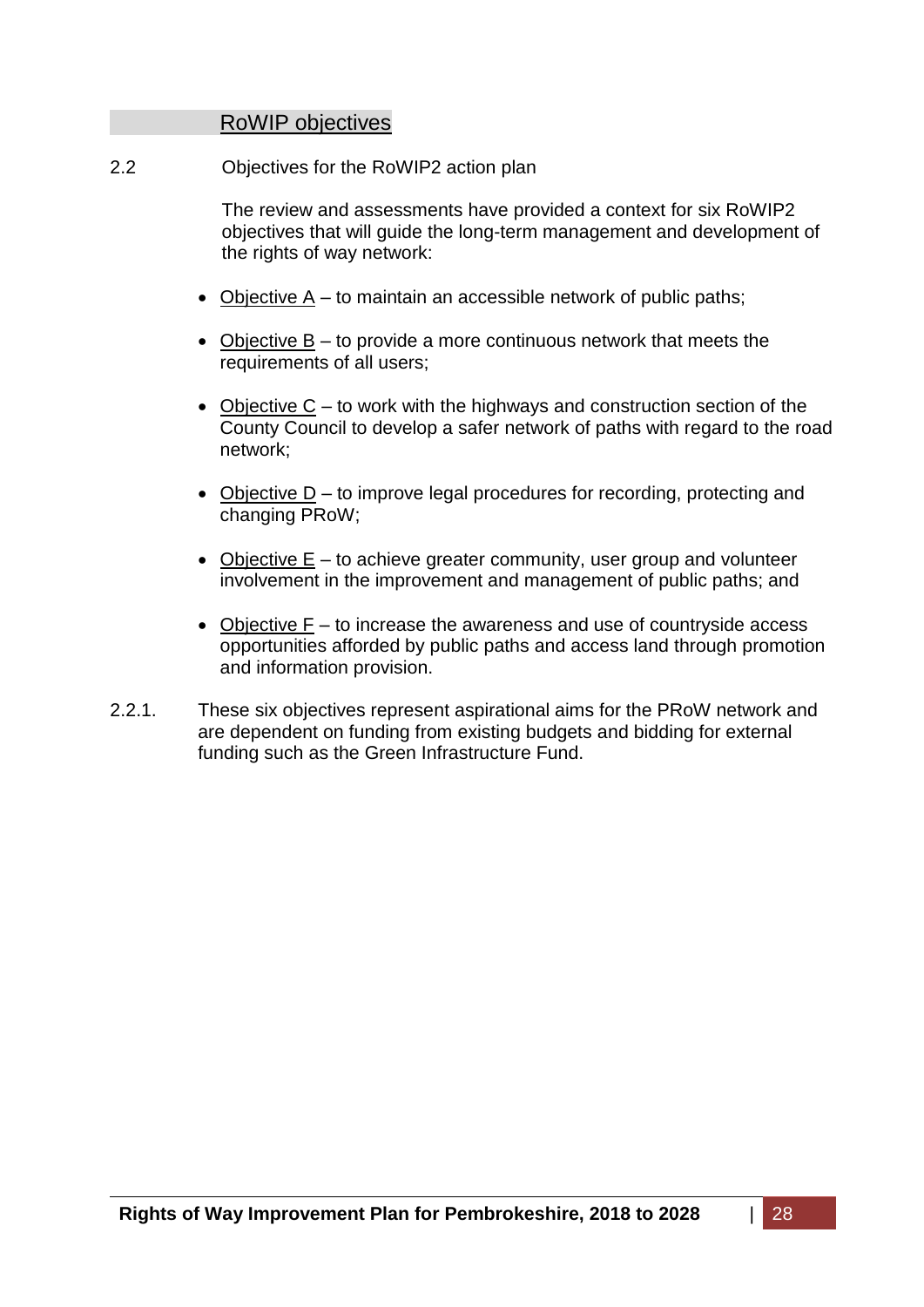- 2.3 Actions for each objective:
- 2.3.1. Objective A to maintain an accessible network of public paths

| $\overline{A1}$ | To maintain the Pembrokeshire Coast Path National Trail and the accessible<br>network of PRoW in Pembrokeshire at current levels and where possible<br>increase the length of the network. The accessible network is defined as being<br>signposted from the highway and easy to use in accord with the rights of<br>passage of its particular classification. |
|-----------------|----------------------------------------------------------------------------------------------------------------------------------------------------------------------------------------------------------------------------------------------------------------------------------------------------------------------------------------------------------------|
| A2              | Review the prioritised approach guidance adopted in the 2008 RoWIP with<br>regards to the maintenance programme.                                                                                                                                                                                                                                               |
| A <sub>3</sub>  | Undertake a regular inspection regime of PRoW and a systematic maintenance<br>programme for the maintained network.                                                                                                                                                                                                                                            |
| A4              | Where possible, sustainable materials for PRoW and access land furniture and<br>signs will be used where appropriate. This will be decided using the 'best value'<br>principle.                                                                                                                                                                                |
| A <sub>5</sub>  | Work with land managers to reduce unnecessary barriers and improve surfaces.<br>Apply the least restrictive access approach of gap / gate / stile as recommended<br>by NRW guidance "By All Reasonable Means 2017".                                                                                                                                            |
| A <sub>6</sub>  | Work closely with agri-environment scheme providers and entrants to promote<br>awareness of land managers' PRoW responsibilities and assist where possible<br>with access improvements. PCC and PCNPA to establish an annual liaison<br>meeting with agri-environmental providers.                                                                             |
| A7              | Wherever possible improve joint working with public and private bodies and<br>major land owners such as the National Trust, Ministry of Defence, Dŵr Cymru,<br>NRW, and Wildlife Trusts for efficient maintenance practices. Where possible<br>also seek funding contributions from such organisations for access<br>improvements.                             |
| A8              | PCC and PCNPA to investigate and adopt joint working practices that will<br>achieve efficiencies in the management of PRoW.                                                                                                                                                                                                                                    |
| A <sub>9</sub>  | Integrate CROW Act Access Land and the network of public rights of way to<br>provide additional walking opportunities.                                                                                                                                                                                                                                         |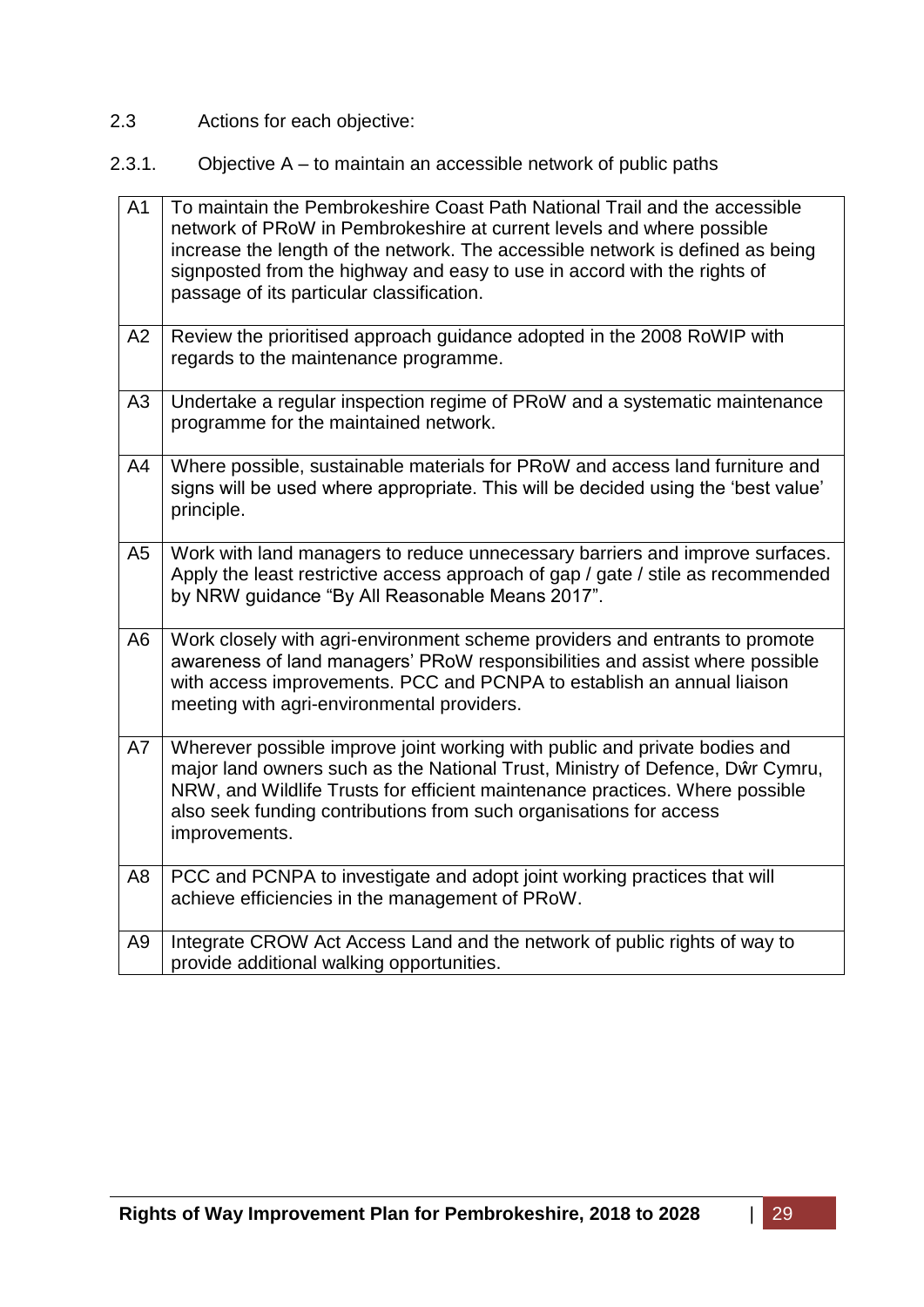2.3.2. **Objective B** – to provide a more continuous network that meets the requirements of all users

| <b>B1</b>      | Work with the Active Travel Team in PCC to identify urban to countryside links<br>that could be improved or created to connect the urban centres with the PRoW<br>network and access land. Continue to identify and improve links to the<br>countryside for other settlements that fall below the population threshold for<br>Active Travel.                        |
|----------------|---------------------------------------------------------------------------------------------------------------------------------------------------------------------------------------------------------------------------------------------------------------------------------------------------------------------------------------------------------------------|
| <b>B2</b>      | Prioritise the improvement of the existing network of bridleways and routes<br>available for cycling and where possible upgrade to multi-user routes accessible<br>to wheelchair users. Surface improvements should be carefully considered, with<br>particular regard to the British Horse Society guidance and in consultation with<br>affected owners/occupiers. |
| B <sub>3</sub> | In agreement with land owners create new bridleways, routes available for<br>cycling and wheelchair users, and create permissive rights where designation as<br>a bridleway is not possible. Priority should be given to missing links that could<br>create circular or longer linear routes.                                                                       |
| B4             | Investigate feasibility and sustainability of introducing new off-road cycling,<br>mountain biking opportunities and facilities for off-road driving of motor vehicles,<br>to address current under-provision.                                                                                                                                                      |
| B <sub>5</sub> | Incorporate strategically significant existing permissive paths into PRoW network<br>wherever this is possible. Where the dedication of a PRoW is not possible create<br>new permissive routes of all PRoW classifications, with priority to routes which<br>would resolve a missing link in the network.                                                           |
| B <sub>6</sub> | In consultation with stakeholders such as the Pembrokeshire Access Group<br>identify opportunities to upgrade paths and facilities to create more easy access<br>trails suitable for people of all abilities.                                                                                                                                                       |
| B7             | Work closely with the planning authorities for the best outcome when a planning<br>application affects a PRoW (in particular bridleways) or Access Land.                                                                                                                                                                                                            |
| B <sub>8</sub> | Review the Pembrokeshire Trail (North-South multi-user route) to identify<br>potential route improvements with regard to on-road sections. Investigate the<br>feasibility of creating more long-distance walking and multi-user trails across the<br>county.                                                                                                        |
| B <sub>9</sub> | In consultation with stakeholders and user groups identify opportunities where<br>select improvements to public footpaths and bridleways could improve ease of<br>access for a much wider range of users.                                                                                                                                                           |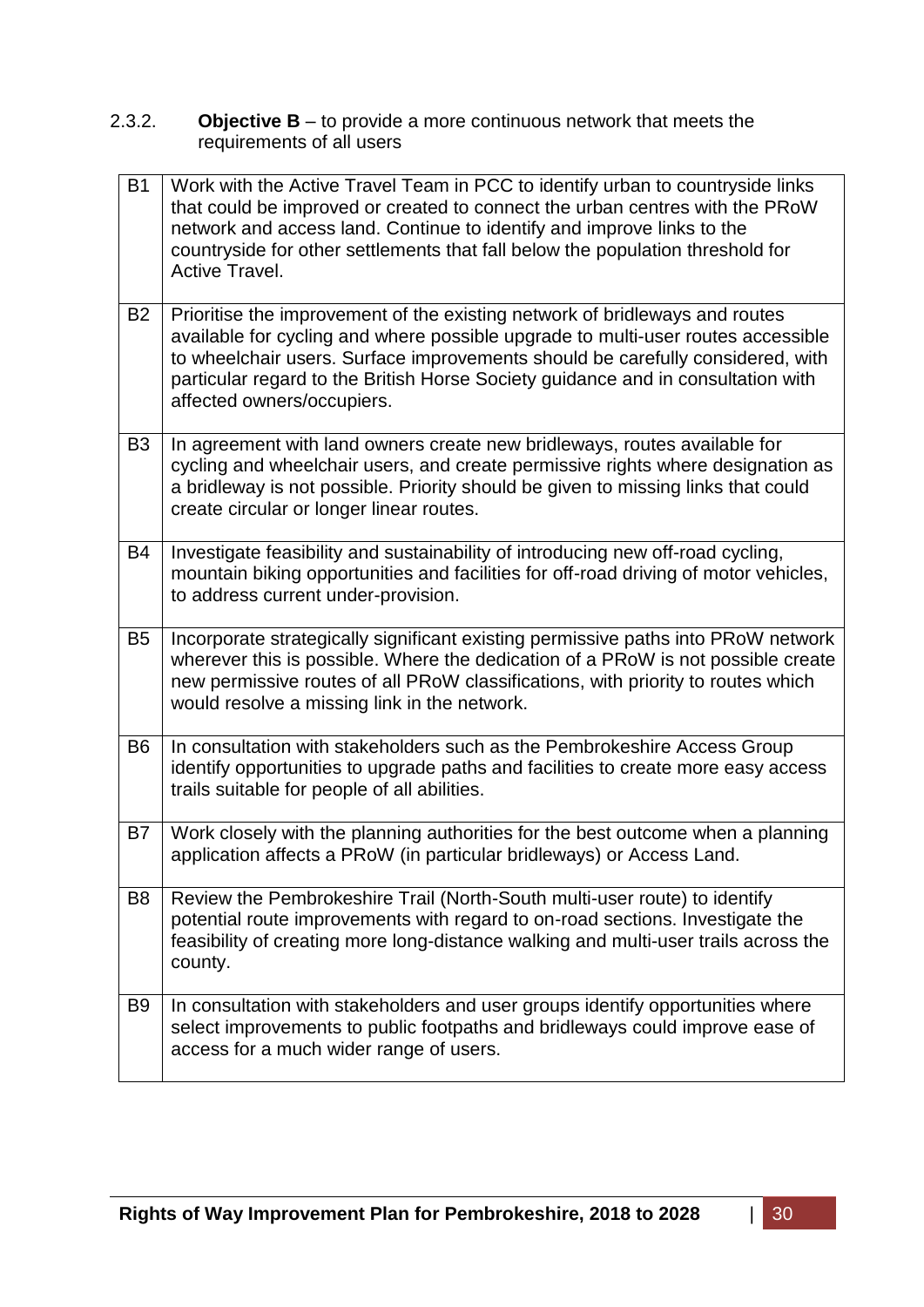2.3.3. **Objective C** – work with the highways and construction section of the County Council to develop a safer network of paths with regard to the road network

| C <sub>1</sub> | Work with the highways and construction section of PCC to improve the safety<br>of well-used PRoWs that intersect a busy road, or improve busy roads that<br>connect a disjointed PRoW network. This could include crossings, under/over-<br>passes, traffic calming and new off-road PRoW links to join paths together or<br>painted sections of the highway to connect paths together where footpath<br>provision is not possible. |
|----------------|--------------------------------------------------------------------------------------------------------------------------------------------------------------------------------------------------------------------------------------------------------------------------------------------------------------------------------------------------------------------------------------------------------------------------------------|
| C <sub>2</sub> | Work with the Active Travel section of PCC to identify PRoWs that could fulfil the<br>Active Travel Act commitment to connecting settlements and providing Active<br>Travel opportunities in communities.                                                                                                                                                                                                                            |

2.3.4. **Objective D** – to improve legal procedures for recording, protecting and changing PRoW

| D1             | PCC and PCNPA to formally adopt the joint enforcement protocols in order to<br>deter unlawful use of PRoW and aid management of an accessible network.                                                                                                                                     |
|----------------|--------------------------------------------------------------------------------------------------------------------------------------------------------------------------------------------------------------------------------------------------------------------------------------------|
| D <sub>2</sub> | Review and adopt a revised procedure for prioritising DMMO claims and Public<br>Path Orders for both PCC and PCNPA.                                                                                                                                                                        |
| D <sub>3</sub> | Implement Welsh Government policy for how to investigate 'lost ways' by 2026<br>once quidance has been published. However, if this is not enacted in Wales,<br>consult stakeholders and user groups to identify priority cases and seek<br>additional resources to investigate such cases. |

2.3.5. **Objective E** – to achieve greater community, user group and volunteer involvement in the improvement and management of public paths.

| E1             | Establish an "Adopt a Path" scheme, to enable individuals, village wardens, town<br>and community councils, and community paths groups to monitor the condition<br>of public rights of way with an option to undertake minor unsupervised<br>maintenance work. Initially establish a pilot scheme to assess potential uptake of<br>volunteers and resources required to support a county wide scheme. As part of<br>the scheme, provide information on the extent to which individual members of<br>the public can undertake unsupervised maintenance work on public rights of<br>way. |
|----------------|----------------------------------------------------------------------------------------------------------------------------------------------------------------------------------------------------------------------------------------------------------------------------------------------------------------------------------------------------------------------------------------------------------------------------------------------------------------------------------------------------------------------------------------------------------------------------------------|
| E2             | Increase the resource of the National Park Authority Ranger service to work<br>across the county in the management of public rights of way with communities,<br>user groups and client groups.                                                                                                                                                                                                                                                                                                                                                                                         |
| E <sub>3</sub> | Identify a range of suitable projects for the maintenance and improvement of<br>public rights of way that can be undertaken by volunteers from user groups and<br>client groups under the supervision of National Park Authority Rangers and<br><b>County Council officers.</b>                                                                                                                                                                                                                                                                                                        |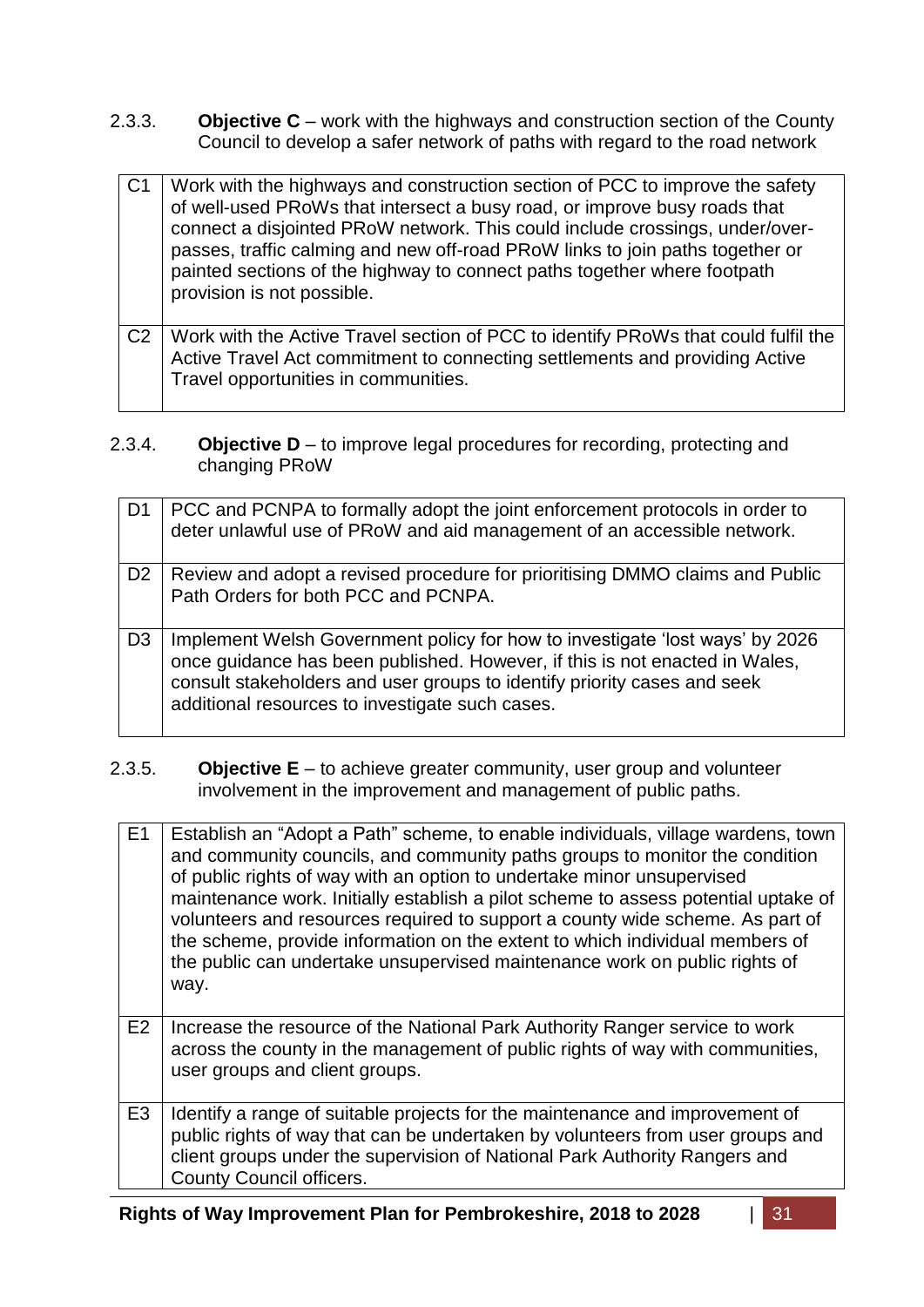- E4 Encourage town & community councils to make funding contributions to the maintenance and improvements of public rights of way. This could be achieved through raising their own precept, seeking external funding such as the Enhancing Pembrokeshire fund and the local authorities matching their contributions.
- 2.3.6. **Objective F** to increase the awareness and use of countryside access opportunities afforded by public paths and access land through promotion and information provision.

| F1             | <b>Information provision</b>                                                                                                                                                                                                                                                                                                 |
|----------------|------------------------------------------------------------------------------------------------------------------------------------------------------------------------------------------------------------------------------------------------------------------------------------------------------------------------------|
| a)             | Create and continually update a website based map of the network of public<br>rights of way, permissive paths and access land in Pembrokeshire, indicating the<br>condition of public rights of way in terms of their accessibility for their appropriate<br>classification.                                                 |
| b)             | In consultation with stakeholders and user groups, produce a range of digital<br>walks leaflet guides with route descriptions and photographs aimed at<br>promoting the local path networks close to settlements and centres of tourist<br>accommodation. This will include information for cycling and horse riding routes. |
| c)             | Revise and update the Walks for All publication to promote a range of access<br>opportunities county-wide suitable for people with limited walking ability and<br>wheelchair users.                                                                                                                                          |
| d)             | Provide distance and destination signage and sketch maps on selected routes.                                                                                                                                                                                                                                                 |
| e)             | Provide signage with URLs and QR codes to download digital walks information.                                                                                                                                                                                                                                                |
| $f$ )          | Provide information on walking opportunities to GP surgeries and other<br>healthcare facilities with the aim of promoting take up amongst those most likely<br>to benefit from improved health and well-being as a consequence of walking.                                                                                   |
| F <sub>2</sub> | <b>Promotion &amp; Engagement</b>                                                                                                                                                                                                                                                                                            |
| a)             | Expand both the work of the Let's Walk Pembrokeshire partnership and the<br>Walkability initiative with additional resources to promote walking as a key<br>activity to improve health and wellbeing for all and to encourage people to<br>incorporate regular walking in their everyday lives as well as for recreation.    |
| b)             | Through a combination of volunteers and officers offer communities a series of<br>guided walks to familiarise residents with their local network of public paths.                                                                                                                                                            |
| $\mathbf{C}$   | Actively promote countryside access opportunities through a range of media<br>including local newspapers and publications, local radio and social media.                                                                                                                                                                     |
| d)             | Promote countryside access opportunities as part of the work of the local<br>authorities and continue to promote Pembrokeshire as a tourist destination,                                                                                                                                                                     |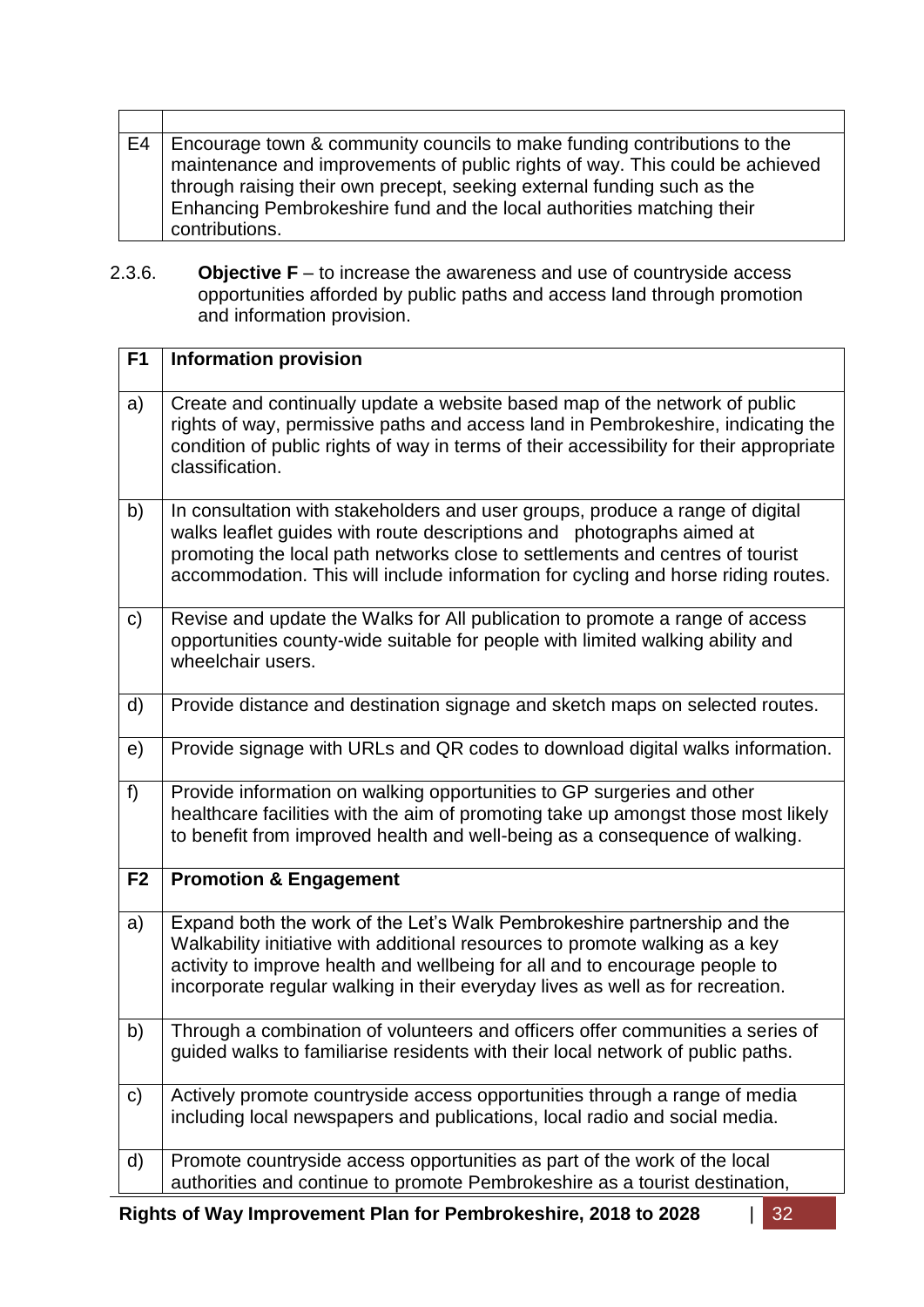emphasising the recreational opportunities afforded by the public rights of way network.

| F <sub>3</sub> | Improve public understanding of the need for responsible conduct when<br>visiting the countryside.                                                                                                                  |
|----------------|---------------------------------------------------------------------------------------------------------------------------------------------------------------------------------------------------------------------|
| a)             | At every opportunity promote the Countryside Code and the appropriate and<br>responsible use of public rights of way and access land.                                                                               |
| b)             | Promote the National Park Authority's Dogs Code of Conduct county wide.                                                                                                                                             |
| $\mathsf{C}$   | Provide signage to promote the responsible control of dogs on public rights of<br>way and the need to dispose of dogs' mess responsibly. Refer problems areas<br>to the Dog Warden service for enforcement patrols. |

2.4 RoWIP Delivery Plan

- 2.4.1 In addition to the statement of action, WG statutory guidance requires an annual delivery plan to avoid the statement of action becoming outdated and be more flexible and responsive over the course of the 10 year plan period.
- 2.4.2 The delivery plan will be the principal method by which the plan will be monitored and evaluated.
- 2.4.3 The delivery plan will consist of three parts. The first will be an evaluation on the delivery of the RoWIP to date, which includes the previous action plan(s). The second will be a review of the policies and current management of PRoW by the authorities. The third will be a SMART work plan to delivery actions within each objective. The acronym SMART stands for **S**pecific, **M**easurable, **A**greed, **R**ealistic, **T**ime based.
- 2.4.4 The evaluation will consider the extent to which:
	- the previous delivery plan has been delivered;
	- the benefit to the public as a result of works/projects being progressed/completed;
	- the extent to which the objectives in the statement of action have been delivered across all subsequent years of the RoWIP2.
- 2.4.5. The review of PRoW policy will include:
	- maintenance, improvement and enforcement of PRoW;
	- managing the Definitive Map and Statement;
	- the authorisation and recording of limitations;
	- the procedure for changes to the network such as diversions, extinguishments and creating new PRoW.

In addition to the review of policies contained in the delivery plan, there will also be a stand-alone document made available online stating the current PRoW policy.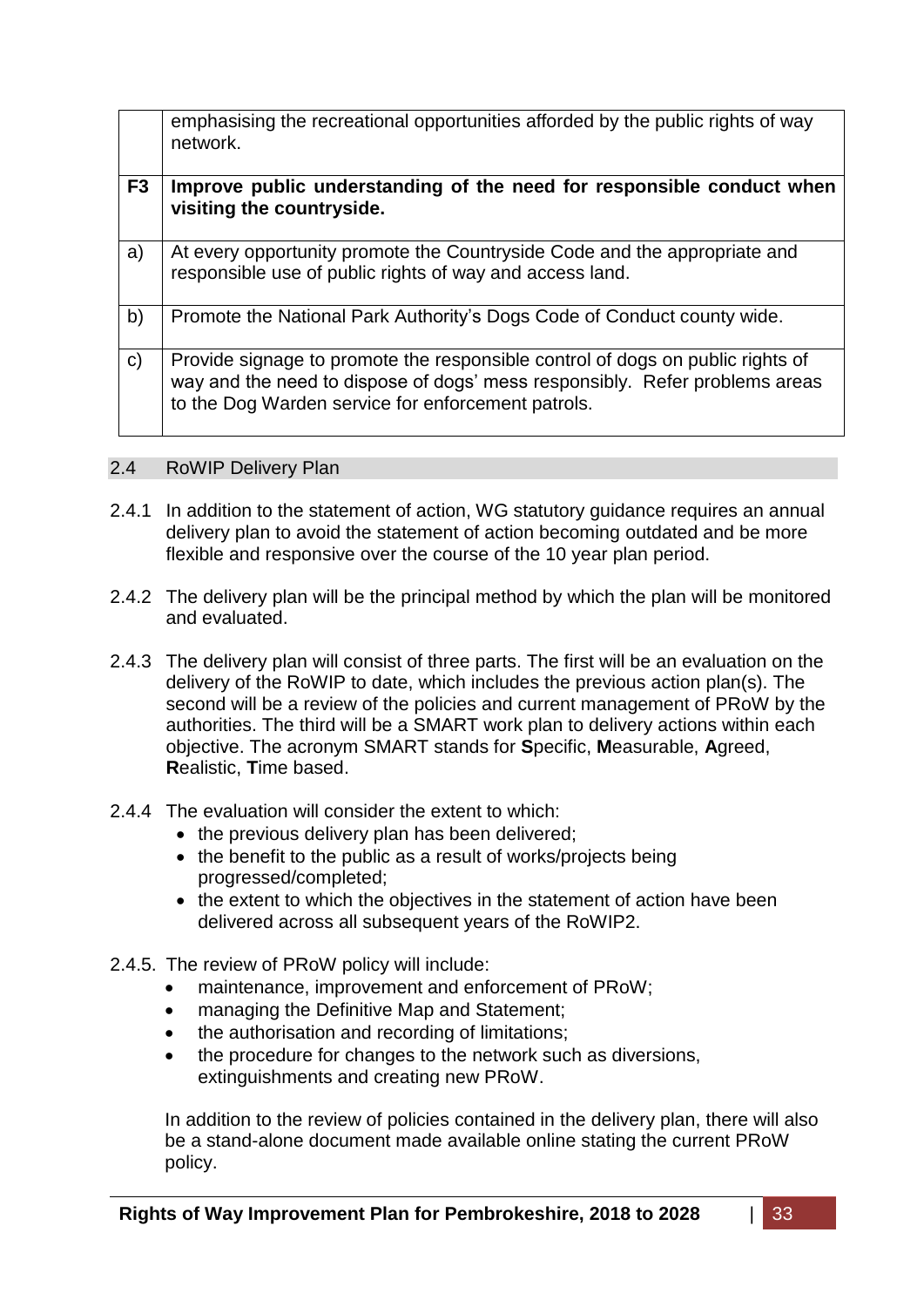- 2.4.6. The SMART work plan will include:
	- specific details of the output (e.g. the chosen path for improvement);
	- how a given action point will be measured, monitored and reported for its achievements;
	- the resources required and their availability;
	- who will deliver the project and any key partners;
	- the statement of action objective(s) that it delivers;
	- the timetable.

The SMART plans will use existing practices utilised in annual work programmes and should be incorporated into the SMART plan. These plans should also state any project which contributes to legislation; specifically; Active Travel, Well-Being Plans and Area Statements.

- 2.4.7 The projects in RoWIP2 are likely to be dependent on new funding programs, rather than grant funded like the original RoWIP. The delivery plan will therefore be produced to assist with bidding to fund the RoWIP2 objectives.
- 2.4.8 The first delivery plan will be published on the web at the same time that RoWIP2 becomes the relevant plan which is likely to be April 2019. The first delivery plan will contain details of projects undertaken between 01/04/19 and 31/03/20. The first plan will not contain an evaluation of progress as the assessments made in RoWIP2 will inform this initial plan.
- 2.4.9 Each delivery plan thereafter will follow the financial year which is also likely to be the bidding financial year. In the event that the bidding process starts at a different time of year, the delivery plan will be published in line with this. Delivery Plan renewals can be publicised on the local authority websites and social media.
- 2.4.10 The delivery plan process will keep the public informed of current projects, and allow the delivery of RoWIP2 to adapt across the 10-year lifespan of the plan.
- 2.4.11 When RoWIP2 is reviewed at the end of the plan period, the delivery plans can then be used as a source of information and reference to evaluate the performance of the plan.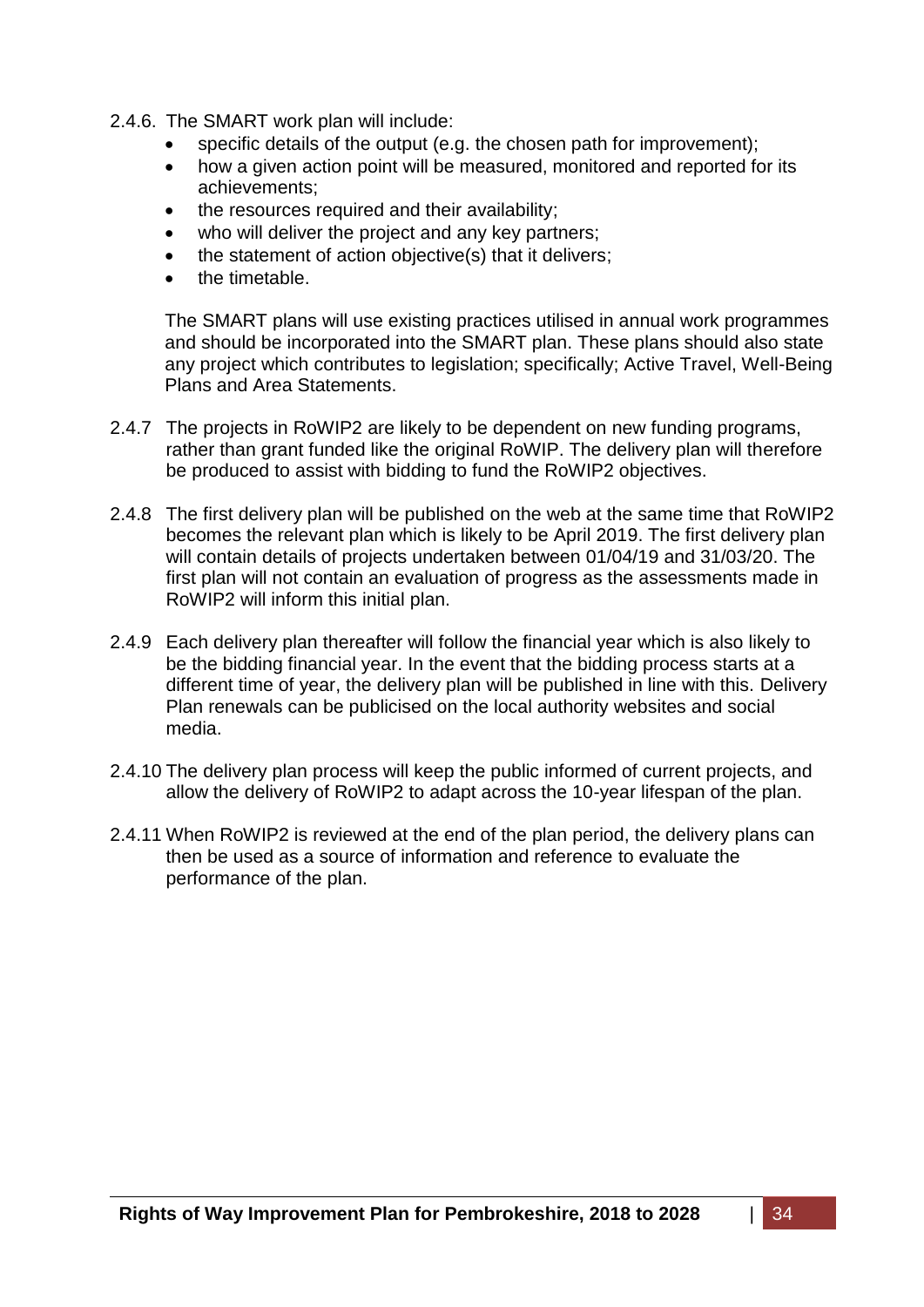# **Glossary**

| Area Statement          | These are areas across Wales that require implementation of                           |
|-------------------------|---------------------------------------------------------------------------------------|
|                         | Natural Resources Policy. The aim of these policies is to                             |
|                         | maintain and enhance the resilience of ecosystems to meet                             |
|                         | present and future needs.                                                             |
| <b>BOAT</b>             | Byway Open to All Traffic. A public right of way open to all                          |
|                         | types of user, including horse drawn carriages and motor                              |
|                         | vehicles. They are, however, used mainly for the same                                 |
|                         | purposes as footpaths and bridleways.                                                 |
| <b>Bridleway</b>        | A public right of way over which there is a right to pass on foot,                    |
|                         | bicycle and riding or leading a horse.                                                |
| <b>CRoW Act</b>         | Countryside and Rights of Way Act, 2000                                               |
| <b>DMMO</b>             | Definitive Map Modification Order                                                     |
| Footpath                | A public right of way over which there is a right to pass on foot                     |
|                         | only. This does not include pavements and footways which run                          |
|                         |                                                                                       |
|                         | adjacent to the highway.<br>Rights of passage that exceed those confined to the legal |
| <b>Higher Rights</b>    |                                                                                       |
|                         | designation of a public right of way, commonly used to describe                       |
|                         | the introduction of cycling and/or horse riding on footpaths.                         |
| LAF                     | Pembrokeshire Local Access Forum                                                      |
| Least restrictive       | The option that facilitates access for the widest range of users.                     |
| option                  |                                                                                       |
| <b>LDP</b>              | Local Development Plan (The County Council and the National                           |
|                         | Park have separate LDPs).                                                             |
| <b>NP</b>               | <b>National Park</b>                                                                  |
| <b>NRW</b>              | <b>Natural Resources Wales</b>                                                        |
| <b>Permissive Path</b>  | This is not a registered public right of way but a route where a                      |
|                         | landowner permits public access over their land on an informal                        |
|                         | or formal basis. Permission can be seasonal, withdrawn or                             |
|                         | temporarily suspended at the discretion of the landowner.                             |
|                         | Permissive paths can provide additional routes and deliver                            |
|                         | higher rights, for example where a landowner permits higher                           |
|                         | rights of horse riding on a public footpath.                                          |
| <b>PCC</b>              | <b>Pembrokeshire County Council</b>                                                   |
| <b>PCNPA</b>            | Pembrokeshire Coast National Park Authority                                           |
| <b>PRoW</b>             | Public Rights of Way                                                                  |
| <b>Restricted Byway</b> | A public right of way which has bridleway rights of passage                           |
|                         | together with non-motorised vehicular rights of passage (horse                        |
|                         | drawn carriages). They were formerly classified as Roads                              |
|                         | Used as Public Paths (RUPPs).                                                         |
| Routes available        | Other routes not designated as public rights of way that which                        |
| to cyclists             | are managed for use by cyclists.                                                      |
| <b>RoWIP</b>            | Rights of Way Improvement Plan for Pembrokeshire 2008 to                              |
|                         | 2018                                                                                  |
| RoWIP2                  |                                                                                       |
|                         | Rights of Way Improvement Plan for Pembrokeshire 2018 to                              |
|                         | 2028                                                                                  |
| Section 106             | These agreements are sometimes created when planning                                  |
| Agreements              | permission is granted. This usually happens when there is a                           |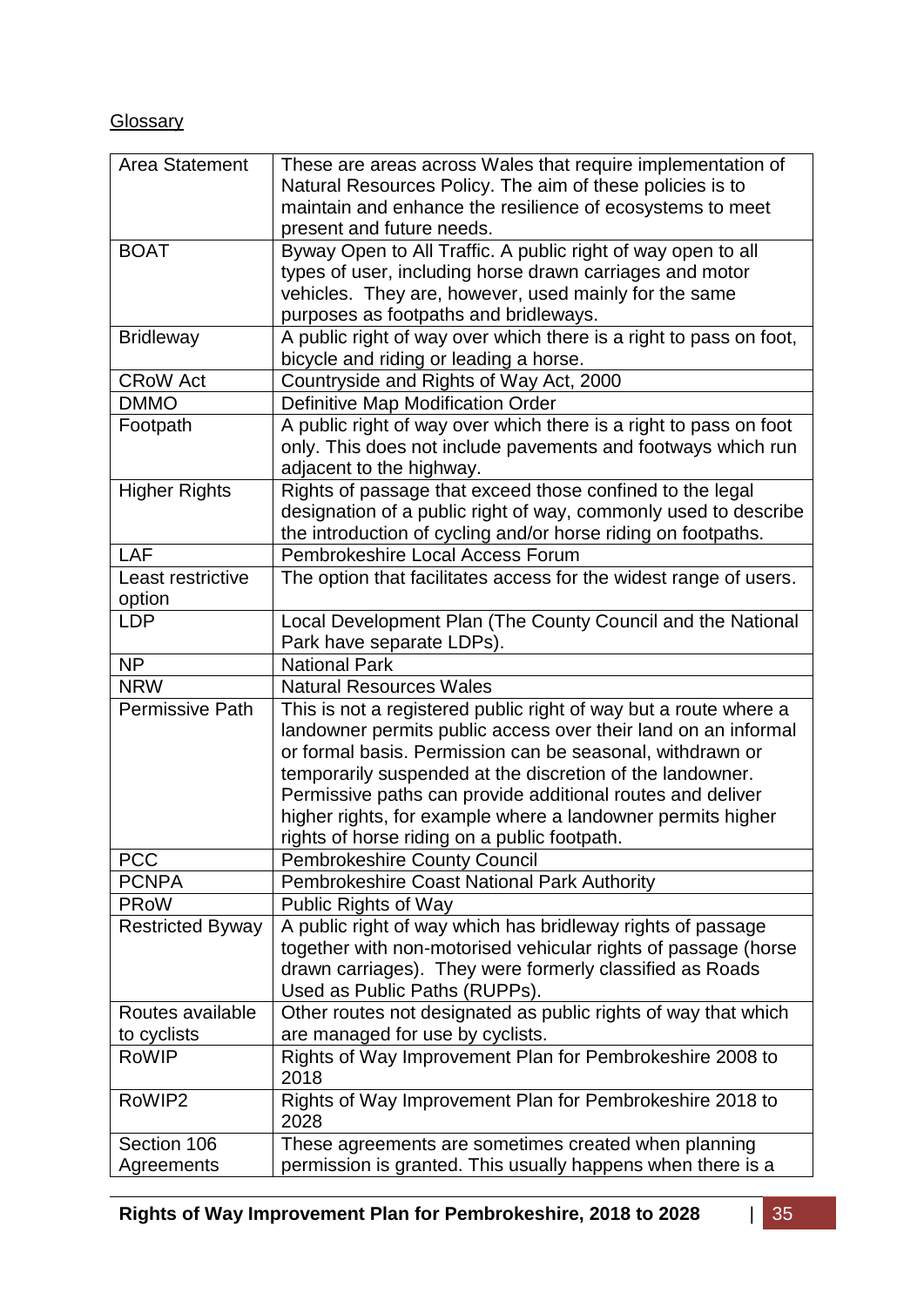|            | detrimental impact on public amenity which needs to be offset.<br>In terms of a PRoW, agreements could be made when<br>significant capital is required in order to divert a footpath for a<br>new development.                                                                                                             |
|------------|----------------------------------------------------------------------------------------------------------------------------------------------------------------------------------------------------------------------------------------------------------------------------------------------------------------------------|
| <b>SUP</b> | Shared Use Path. This term is used in the Transportation<br>Department at PCC, and refers to a dedicated route shared by<br>cyclists and pedestrians often alongside roads. In recent years<br>these paths have extended into the countryside and have<br>provided a safer means of access compared to a highway<br>verge. |
| WG         | <b>Welsh Government</b>                                                                                                                                                                                                                                                                                                    |

# Appendix A - RoWIP Assessments and Background Documents

| <b>RoWIP2 Assessment A</b>                     | The impact of legislation on PRoW                                                            |
|------------------------------------------------|----------------------------------------------------------------------------------------------|
| <b>RoWIP2 Assessment B</b>                     | A review of relevant plans and strategies                                                    |
| <b>RoWIP2 Assessment C</b>                     | An assessment of the physical condition of the network                                       |
| <b>RoWIP2 Assessment D</b>                     | An assessment of the legal state of the network                                              |
| <b>RoWIP2 Assessment E</b>                     | Review of previous RoWIP                                                                     |
| <b>RoWIP2 Assessment F</b>                     | Review of existing research that has been undertaken                                         |
| <b>RoWIP2 Assessment G</b>                     | Consultations undertaken with the LAF throughout the<br>review and consultation process      |
| <b>RoWIP2 Assessment H</b>                     | Meeting with PCC Access Officer and PAG secretary                                            |
| RoWIP2 Assessment I                            | Feedback from stakeholders regarding the original<br>RoWIP at the initial consultation stage |
| <b>RoWIP2 Assessment J</b>                     | <b>Integrated Impact Assessment</b>                                                          |
| <b>RoWIP2 Assessment K</b>                     | <b>Strategic Environmental Assessment</b>                                                    |
| <b>RoWIP Background</b>                        | Well-being Assessment for Pembrokeshire (April 2017)                                         |
| Document I                                     | Well-being Plan for Pembrokeshire (May 2018)                                                 |
| <b>RoWIP Background</b><br>Document II         | Planning Policy Wales Edition 9 (November 2016)                                              |
| RoWIP Background<br>Document III               | Local Development Plan Planning Pembrokeshire's Future<br>(February 2013).                   |
| RoWIP Background                               | Pembrokeshire Coast National Park Local Development                                          |
| Document IV                                    | Plan (September 2010)                                                                        |
| <b>RoWIP Background</b><br>Document V          | Review of the previous RoWIP                                                                 |
| <b>RoWIP Background</b>                        | Pembrokeshire Coast National Park Authority Country Path                                     |
| Document VI                                    | User Survey 2015-2016 Report (January 2017)                                                  |
| <b>RoWIP Background</b><br><b>Document VII</b> | Recreational Audit for Disabled Access in Pembrokeshire<br>Survey Report (May 2016)          |
| <b>RoWIP Background</b>                        | Wales Outdoor Recreation Survey 2016: Final Report (July                                     |
| Document VIII                                  | 2015)                                                                                        |
| <b>RoWIP Background</b><br>Document IIX        | Wales Coast Path NRW 2017                                                                    |
| <b>RoWIP Background</b><br>Document IX         | LAF Sub-Committee and Full-Committee meeting minutes                                         |
| <b>RoWIP Background</b><br>Document X          | Meeting with PCC Access Officer/PAG Secretary                                                |